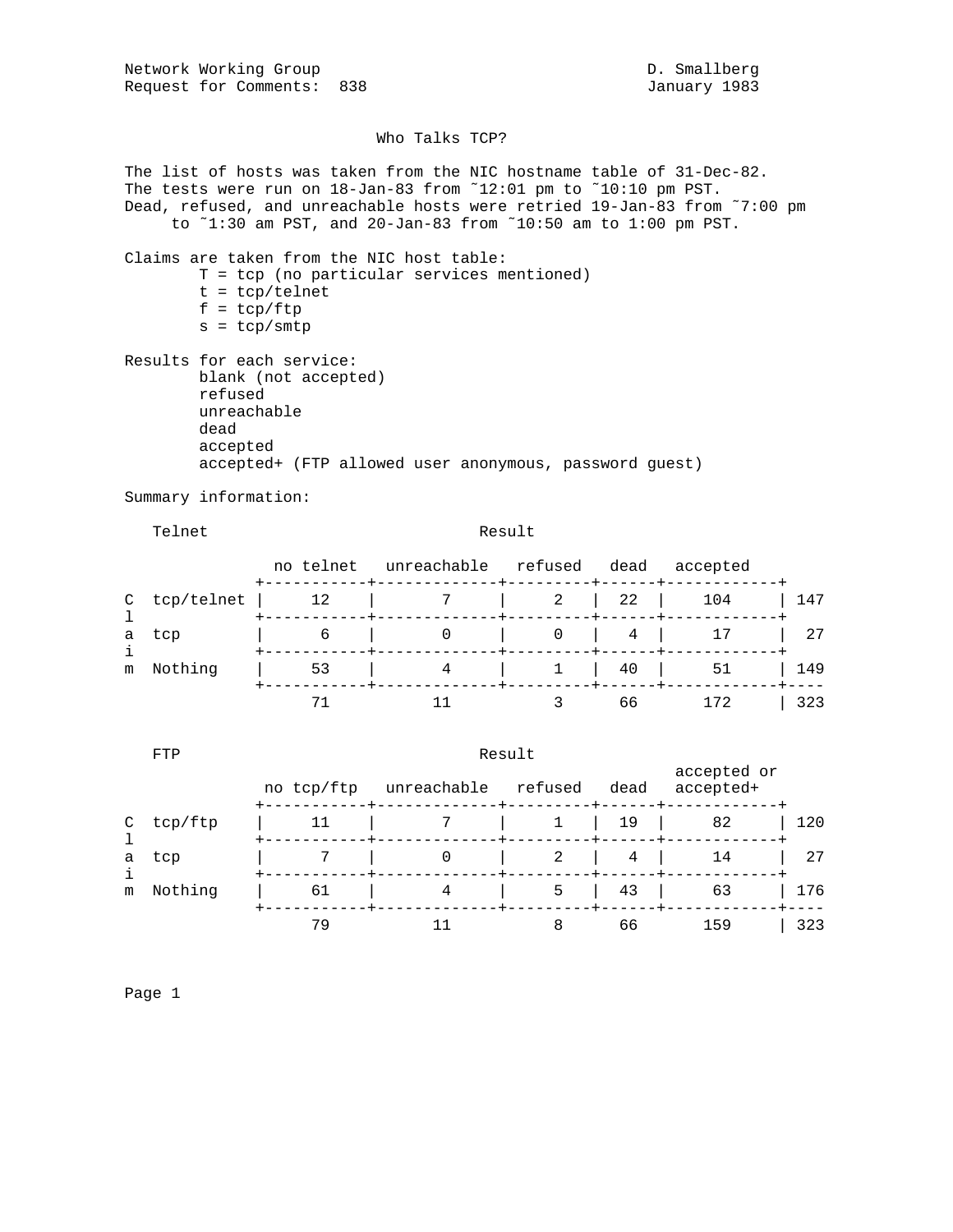SMTP Result

|   |            |    | no tcp/smtp unreachable refused |   | dead | accepted |     |
|---|------------|----|---------------------------------|---|------|----------|-----|
|   | C tcp/smtp |    |                                 | 2 | 20   | 78       | 110 |
|   | a tcp      |    |                                 |   | 4    |          | 27  |
| m | Nothing    | 70 |                                 |   | 42   | 63       | 186 |
|   |            | 81 |                                 |   | 66   | 154      | 323 |

Results in alphabetical order:

| Name        | Address   | Claims    | Telnet   | FTP         | SMTP      |
|-------------|-----------|-----------|----------|-------------|-----------|
| $- - - -$   | -------   | ------    | -------  | $- - -$     | $- - - -$ |
| acc         | 10.2.0.54 | $---$     |          | dead        |           |
| ada-vax     | 10.0.0.52 | $---$     | accepted | accepted    | accepted  |
| aerospace   | 10.2.0.65 | $T---$    | accepted | accepted    | accepted  |
| afgl        | 10.1.0.66 | $- - - -$ | accepted | accepted    |           |
| afsc-ad     | 10.0.0.53 | $T---$    | accepted | accepted    |           |
| afsc-dev    | 10.2.0.53 | $- - - -$ | accepted | accepted    | accepted  |
| afsc-hq     | 10.0.0.67 | $- - - -$ |          |             |           |
| afsc-sd     | 10.0.0.65 | $---$     |          |             |           |
| afwl        | 10.0.0.48 | $---$     | accepted | accepted    |           |
| aids-unix   | 10.3.0.56 | $---$     |          | unreachable |           |
| alta-coma   | 3.1.0.50  | $T---$    |          |             |           |
| ames-tss    | 10.0.0.16 | $- - - -$ |          | dead        |           |
| ames-vmsb   | 10.3.0.16 | $- - - -$ |          |             |           |
| anl         | 10.0.0.55 | $- - - -$ |          |             |           |
| $an1 - mcs$ | 10.1.0.55 | $---$     | accepted | accepted    | accepted  |
| arpa-dms    | 10.0.0.28 | $---$     |          |             |           |
| arpa-png11  | 10.3.0.28 | $---$     |          |             |           |
| bbn-admin   | 3.1.0.6   | $-tfs$    | accepted | accepted    | accepted  |
| bbn-cd      | 3.3.0.9   | $-tfs$    | accepted | accepted    | accepted  |
| bbn-clxx    | 10.2.0.71 | $-tfs$    |          | unreachable |           |
| bbn-inoc    | 10.2.0.82 | $- - - -$ |          |             |           |
| bbn-inoc    | 3.2.0.6   | $-tfs$    | accepted | accepted    | accepted  |
| bbn-noc     | 3.1.0.14  | $-tfs$    | accepted | accepted    | accepted  |
| bbn-noc2    | 10.6.0.82 | $-tfs$    | accepted | accepted    | accepted  |
| bbn-nu      | 10.0.0.72 | $---S$    |          |             |           |
| bbn-rsm     | 10.4.0.82 | $-t$ $-$  | accepted |             |           |
| bbn-tenexb  | 10.0.0.49 | $-t$ $-$  | accepted | accepted+   | accepted  |
| bbn-tenexc  | 10.3.0.49 | $-t$ $-$  | accepted | refused     | accepted  |
| bbn-unix    | 10.1.0.72 | $- - - -$ | accepted | accepted    | accepted  |
| bbn-unix    | 3.1.0.4   | $-tfs$    | accepted | accepted    | accepted  |
| bbn-vax     | 10.1.0.82 | $-tfs$    | accepted | accepted    | accepted  |
| bbna        | 10.3.0.5  | $-tf-$    | accepted | accepted    | accepted  |
| bbncca      | 3.0.0.2   | $-tfs$    | accepted | accepted    | accepted  |
| bbnccb      | 3.1.0.2   | $-tfs$    | accepted | accepted    | accepted  |
| bbnccc      | 3.2.0.2   | -tfs      | accepted | accepted    | accepted  |
| bbnccd      | 3.3.0.2   | -tfs      | accepted | accepted    | accepted  |
| bbnccf      | 3.0.0.4   | $-tfs$    | accepted | accepted    | accepted  |
| bbncci      | 3.3.0.4   | $-tfs$    | accepted | accepted    | accepted  |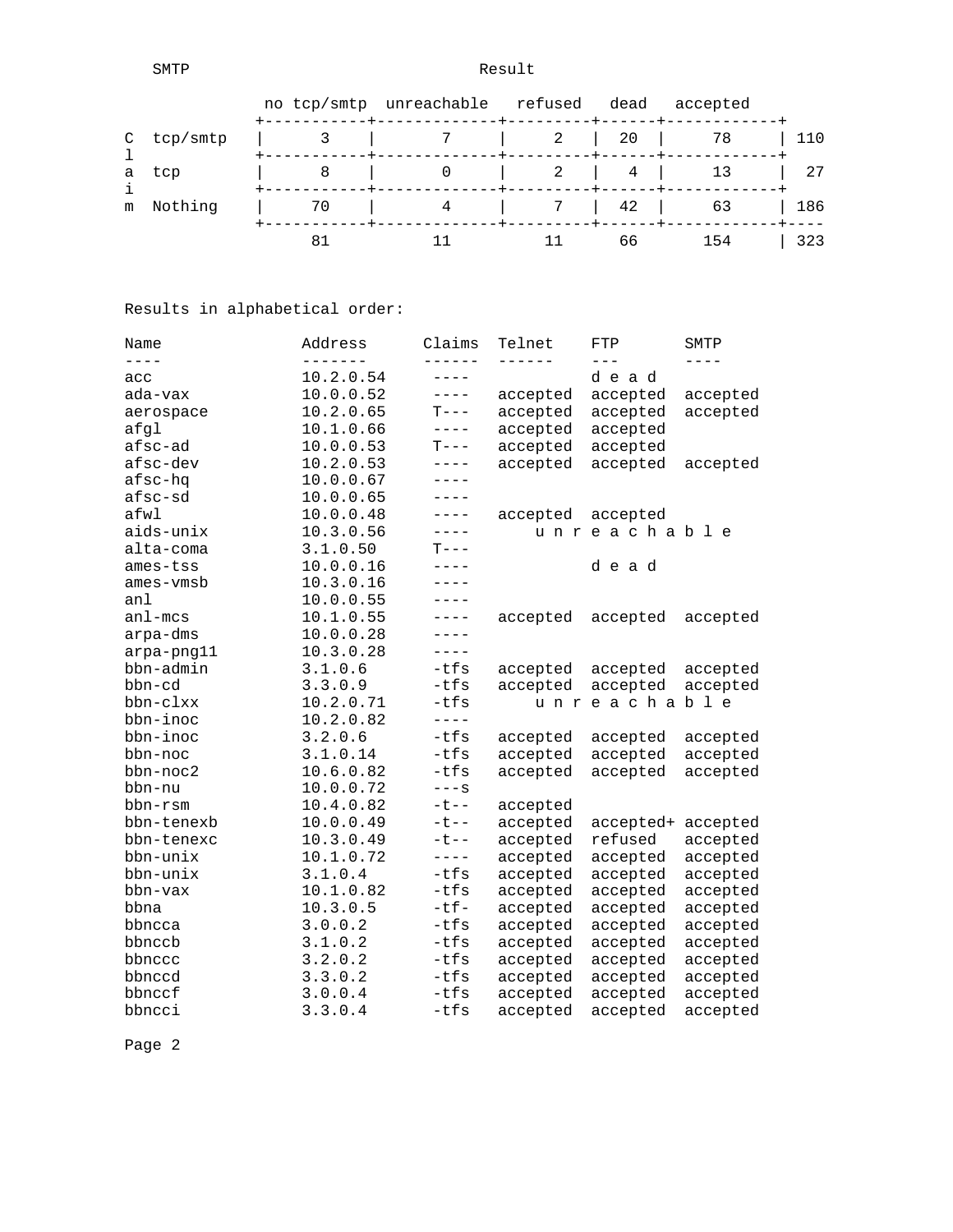| bbnf                        | 10.0.0.5           | $-tf-$      | accepted | accepted           | accepted |
|-----------------------------|--------------------|-------------|----------|--------------------|----------|
| bbng                        | 10.1.0.5           | $-tf-$      | accepted | accepted           | accepted |
| bbnp                        | 10.2.0.72          | $-tfs$      | accepted | accepted           | accepted |
| bbnq                        | 3.2.0.7            | -tfs        | accepted | accepted           | accepted |
| bbns                        | 10.3.0.82          | -tfs        | accepted | accepted           | accepted |
| bbnt                        | 10.0.0.82          | $- - - -$   | accepted | accepted           | accepted |
| bbnt                        | 3.1.0.7            | -tfs        | accepted | accepted           | accepted |
| bbnt                        | 3.3.0.7            | $-tfs$      | accepted | accepted           | accepted |
| bbnw                        | 3.3.0.6            | $-tfs$      | accepted | accepted           | accepted |
| bbnx                        | 3.0.0.8            | $-tfs$      | accepted | accepted           | accepted |
| bbny                        | 3.2.0.8            | -tfs        | accepted | accepted           | accepted |
| bnl                         | 10.1.0.58          | $- - - -$   |          | dead               |          |
| bragg-stal                  | 10.1.0.38          | $-t$ $-$    |          | dead               |          |
| brl                         | 10.0.0.29          | $- - - -$   | accepted | accepted           | accepted |
| brl-bmd                     | 10.3.0.29          | $- - - - -$ | accepted | accepted           | accepted |
| cca-unix                    | 10.0.0.31          | $---$       |          | dead               |          |
| cca-vms                     | 10.1.0.31          | $T---$      |          | dead               |          |
| cctc                        | 10.0.0.20          | $-t$ --     |          | dead               |          |
| centacs-mmp                 | 10.0.0.60          | $---$       |          | dead               |          |
| centacs-tf                  | 10.3.0.60          | $---$       |          | dead               |          |
| cincpacflt-wm               | 10.1.0.36          | $- - - - -$ |          |                    |          |
| $cit-20$                    | 10.0.0.54          | $T---$      | accepted | accepted           | accepted |
| $cit-750$                   | 192.5.7.3          | $-tfs$      |          | unreachable        |          |
| cit-vax                     | 10.1.0.54          | $-tfs$      | accepted | accepted           | accepted |
| clarksburg-expak            | 8.0.0.4            | $---$       |          | unreachable        |          |
| clarksburg-monitor 8.0.0.44 |                    | $- - - - -$ |          | unreachable        |          |
| cmu                         | 128.2.254.255      | $---S$      |          | dead               |          |
| cmu-cs-a                    | 10.1.0.14          | $-t-s$      | accepted | accepted           | accepted |
| cmu-cs-b                    | 10.0.0.14          | $- - - - -$ |          |                    |          |
| $cmu-cs-c$                  | 10.3.0.14          | $- - - -$   | accepted | accepted+ accepted |          |
| $cmu-cs-cad$                | 128.2.254.133 -tfs |             | accepted | accepted           | accepted |
| $cmu-cs-g$                  | 128.2.254.132 -tfs |             | accepted | accepted           | accepted |
| cmu-cs-gandalf              | 128.2.254.140 -tfs |             | accepted | accepted           | accepted |
| cmu-cs-ius                  | 128.2.254.128      | $-tfs$      | accepted | accepted           | accepted |
| $cmu-cs-j$                  | 128.2.254.144 -tfs |             |          | dead               |          |
| $cmu-cs-k$                  | 128.2.254.136 -tfs |             |          | dead               |          |
| $cmu-cs-ps$                 | 128.2.254.130      | $- - - -$   |          | dead               |          |
| $cmu-cs-pt$                 | 128.2.254.155 -tfs |             | accepted | accepted           | accepted |
| cmu-cs-speech               | 128.2.254.145      | -tfs        | accepted | accepted           | accepted |
| cmu-cs-spice                | 128.2.254.139 -tfs |             | accepted | accepted           | accepted |
| cmu-cs-unh                  | 128.2.254.150 -tfs |             | accepted | accepted           | accepted |
| cmu-cs-vlsi                 | 128.2.254.129 -tfs |             | accepted | accepted           | accepted |
| $cmu-cs-zog$                | 128.2.254.131 -tfs |             | accepted | accepted           | accepted |
| cmu-ri-fas                  | 128.2.254.138      | $-tfs$      | accepted | accepted           | accepted |
| cmu-ri-isl                  | 128.2.254.143      | $-tfs$      | accepted | accepted           | accepted |
| cmu-ri-isl2                 | 128.2.254.152      | $-tfs$      | accepted | accepted           | accepted |
| cmu-ri-leg                  | 128.2.254.141 -tfs |             |          | dead               |          |
| coins-gateway               | 10.1.0.57          | $- - - - -$ |          |                    |          |
| coins-tas                   | 10.0.0.36          |             |          |                    |          |
| collins-gw                  | 10.1.0.46          | $T---$      |          |                    |          |
| collins-pr                  | 10.0.0.46          | $T---$      |          | dead               |          |
| compion                     | 10.1.0.12          | $---$       | accepted | refused            | refused  |
| compion-vms                 | 10.0.0.12          | $---S$      | accepted | accepted           | accepted |
| cornell                     | 10.3.0.96          | $-tfs$      | accepted | accepted           | accepted |
| csnet-cic                   | 3.0.0.14           | -tfs        | accepted | accepted           | accepted |
|                             |                    |             |          |                    |          |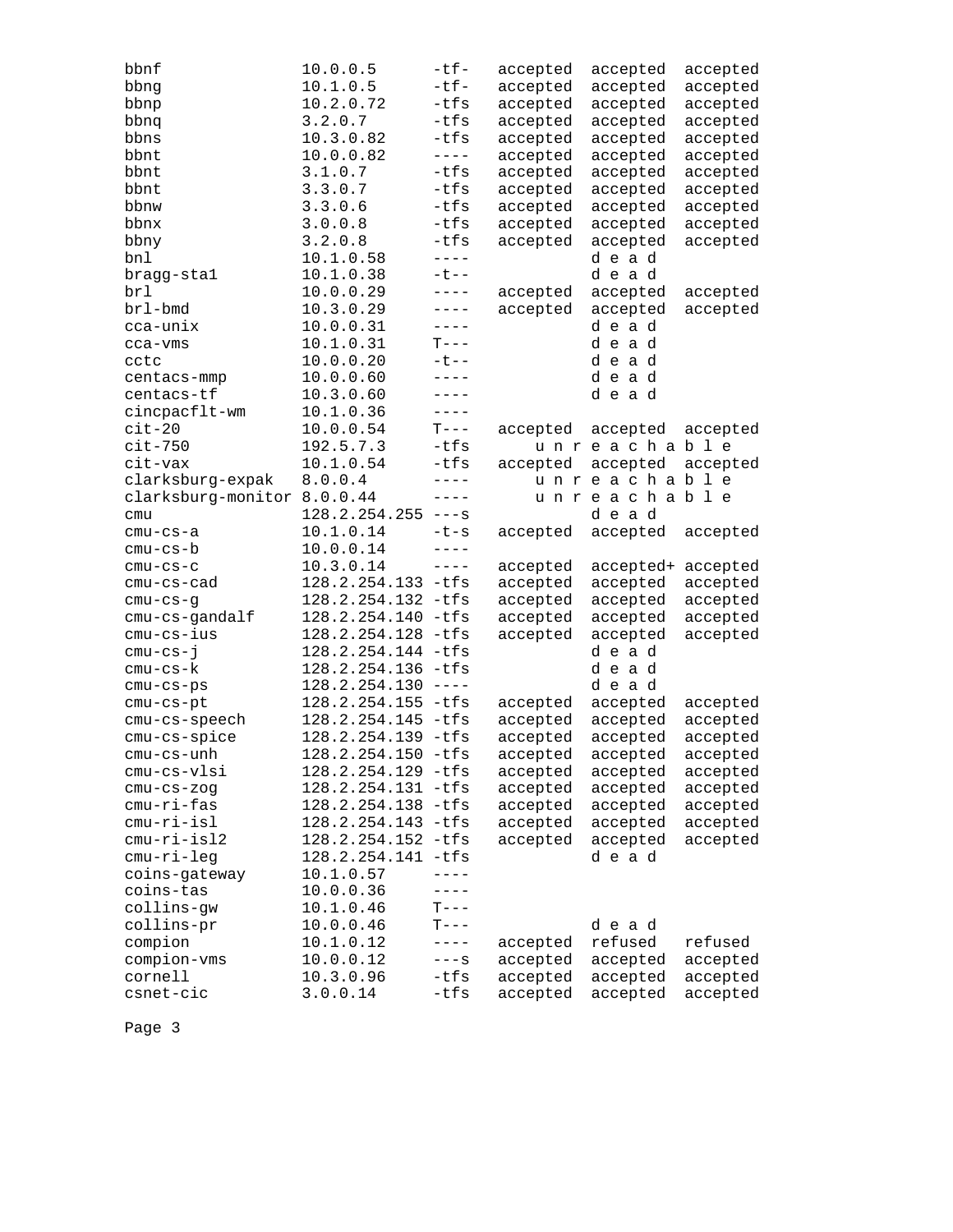| csnet-purdue      | 128.10.0.2 | -tfs            | accepted | accepted           | accepted |
|-------------------|------------|-----------------|----------|--------------------|----------|
| csnet-sh          | 10.1.0.94  | $- - - -$       | accepted | accepted+ accepted |          |
| csnet-sh          | 192.5.2.3  | $T---$          | accepted | accepted+ accepted |          |
| $dca-ems$         | 10.4.0.20  | $- - - -$       | accepted | accepted           | accepted |
| dcn1              | 128.4.0.1  | $-tfs$          | accepted | accepted+ accepted |          |
| dcn2              | 128.4.0.2  | $-tfs$          | accepted | accepted           |          |
| dcn3              | 128.4.0.3  | $-tfs$          |          | unreachable        |          |
| dcn4              | 128.4.0.4  | $-tfs$          |          | dead               |          |
| dcn5              | 128.4.0.5  | $-tfs$          | accepted | accepted+ accepted |          |
| dcn6              | 128.4.0.6  | $-tfs$          | accepted | accepted+ accepted |          |
| dcn7              | 128.4.0.7  | $-tfs$          |          | dead               |          |
| dcn8              | 128.4.0.8  | $-tfs$          |          | dead               |          |
| dcn9              | 128.4.0.9  | $-tfs$          |          | dead               |          |
| $dec-2136$        | 10.0.0.79  | $T---$          |          | dead               |          |
| dec-marlboro      | 10.1.0.79  | $T---$          | accepted | accepted           | accepted |
| dfvlr1            | 128.7.0.1  | -tfs            |          | unreachable        |          |
| dfvlr2            | 128.7.0.2  | -tfs            |          | unreachable        |          |
| dfvlr3            | 128.7.0.3  | $-tfs$          |          | unreachable        |          |
| dfvlr7            | 128.7.0.7  | $-tfs$          |          | unreachable        |          |
| dtnsrdc           | 10.0.0.81  | $- - - - -$     | accepted | accepted           | accepted |
| edn-host1         | 21.1.0.1   | $-tfs$          |          | dead               |          |
| edn-unix          | 10.3.0.20  | $-tfs$          | accepted |                    | accepted |
| etac              | 10.0.0.59  | $- - - -$       |          | dead               |          |
| etam-expak        | 4.0.0.1    | $- - - -$       |          |                    |          |
| etam-monitor      | 4.0.0.41   | $----$          |          |                    |          |
| fnoc              | 10.1.0.33  | $- - - -$       |          | dead               |          |
| fnoc-secure       | 10.3.0.33  | $- - - - -$     |          |                    |          |
| ford-ecc          | 128.5.0.11 | $-tfs$          | accepted | accepted accepted  |          |
| ford-eed          | 128.5.0.14 | -tfs            | accepted | accepted+ accepted |          |
| ford-ers          | 128.5.0.13 | $-tfs$          | accepted | accepted+ accepted |          |
| ford-foe          | 128.5.0.15 | $-tfs$          |          | dead               |          |
| ford-lab          | 128.5.0.8  | $-tfs$          | accepted | accepted+ accepted |          |
| ford-res          | 128.5.0.10 | $-tfs$          |          | dead               |          |
| ford-srl          | 128.5.0.12 | $-tfs$          |          | dead               |          |
| ford-vax          | 128.5.0.9  | -tfs            |          | dead               |          |
| ford-wdl1         | 128.5.32.1 | $-tfs$          | accepted | accepted           | accepted |
| ford-wdl2         | 128.5.32.2 | $-tfs$          |          | dead               |          |
| ford-wdl3         | 128.5.32.3 | $-tfs$          |          | dead               |          |
| ford-wdl4         | 128.5.32.4 | $-tfs$          |          | dead               |          |
| ford-wdl5         | 128.5.32.5 | $-tfs$          |          | dead               |          |
| ford-wd16         | 128.5.32.6 | $-t$ --         |          | accepted           |          |
| ford1             | 128.5.0.1  | $-tfs$          | accepted |                    | accepted |
| ford2             | 128.5.0.2  | $-tfs$          | accepted | accepted+ accepted |          |
| ford3             |            | $-tfs$          | accepted | accepted+ accepted |          |
|                   | 128.5.0.3  |                 | accepted | accepted+ accepted |          |
| ford4             | 128.5.0.4  | $-tfs$<br>$---$ | accepted | accepted+ accepted |          |
| fucino            | 4.0.0.88   | ----            |          |                    |          |
| fucino-expak      | 4.0.0.95   |                 |          |                    |          |
| fucino-monitor    | 4.0.0.94   | ----            |          |                    |          |
| goonhilly-expak   | 4.0.0.2    | ----            |          |                    |          |
| goonhilly-monitor | 4.0.0.42   | ----            |          |                    |          |
| gunter-adam       | 10.1.0.13  | $-- - -$        | accepted | accepted+ accepted |          |
| gunter-unix       | 10.0.0.13  |                 |          |                    |          |
| harv-10           | 10.0.0.9   |                 |          |                    |          |
| hi-multics        | 10.0.0.80  | - - - -         | accepted | accepted           | accepted |
| isi-png11         | 10.1.0.27  |                 |          |                    |          |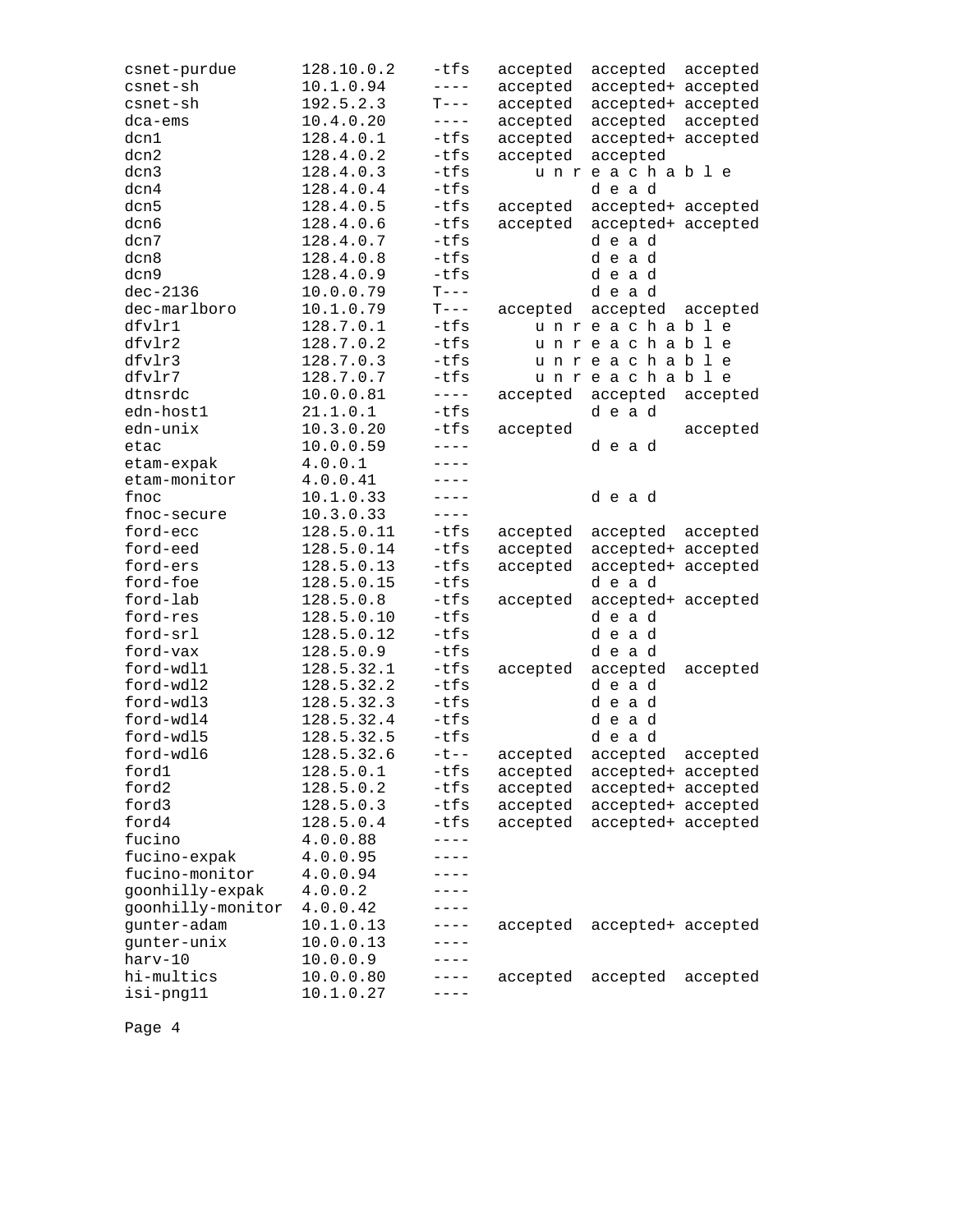| isi-speech11         | 10.0.0.22  | $---$               |          | dead               |          |
|----------------------|------------|---------------------|----------|--------------------|----------|
| isi-vaxa             | 10.2.0.27  | $-t$ $-$            | accepted | accepted           | accepted |
| jpl-vax              | 10.3.0.54  | $---$               |          | dead               |          |
| kestrel              | 10.3.0.32  | $---$               |          |                    |          |
| lbl                  | 10.0.0.34  | $---$               |          |                    |          |
| $1b1-cs$ am          | 10.1.0.34  | $---S$              | accepted | accepted+ accepted |          |
| 11                   | 10.0.0.10  | $---$               | accepted | accepted           | accepted |
| $11 - 11$            | 10.3.0.10  | $---$               |          |                    |          |
| $11 - asq$           | 10.1.0.44  | $---$               |          | dead               |          |
| $11$ -en             | 10.4.0.10  | -tfs                | accepted | accepted           | accepted |
| 11-iptcp             | 10.3.44.10 | $\mbox{T}\,{-}\, -$ |          |                    |          |
| $l$ l-tc $p$         | 10.1.0.10  | $T---$              | accepted | accepted           | accepted |
| $11 - xn$            | 10.2.0.10  | $---$               |          | dead               |          |
| $111$ -mfe           | 10.1.0.21  | $---$               |          |                    |          |
| $111 - \text{unitx}$ | 10.0.0.21  | $---$               |          | dead               |          |
| logicon              | 10.2.0.3   | $---$               |          | dead               |          |
| martin               | 10.3.0.53  | $- - - -$           |          |                    |          |
| martin-b             | 10.1.0.64  | -tfs                | accepted | accepted           | accepted |
| mcclellan            | 10.3.0.78  | $- - - -$           | accepted |                    |          |
| mit-ai               | 10.2.0.6   | $- - - - -$         | accepted | accepted+ accepted |          |
| mit-ajax             | 18.10.0.64 | $-tf-$              | accepted | accepted           | accepted |
| mit-cls              | 18.10.0.76 | $-tfs$              | accepted | accepted           | accepted |
| mit-csr              | 18.10.0.8  | $---S$              | accepted |                    | accepted |
| mit-devmultics       | 10.1.0.77  | $-t-s$              | accepted | accepted           | accepted |
| $mit$ -dms           | 10.1.0.6   | $- - - -$           |          |                    |          |
| $mit-mc$             | 10.3.0.44  | $---$               |          |                    |          |
| $mit-m1$             | 10.3.0.6   | $---$               | accepted | accepted+ accepted |          |
| mit-multics          | 10.0.0.6   | $-t-s$              | accepted | accepted           | accepted |
| mit-tstgw            | 10.2.0.44  | $T---$              |          | dead               |          |
| $mit$ - $xx$         | 10.0.0.44  | $- - - -$           | accepted | accepted+ refused  |          |
| mitre                | 10.0.0.17  | $T---$              | accepted | accepted           | accepted |
| mitre-bedford        | 10.0.0.66  | $- - - - -$         |          |                    |          |
| nadc                 | 10.2.0.24  | $- - - - -$         |          | dead               |          |
| nadc-vax             | 10.0.0.24  | $-tfs$              | accepted | accepted           | accepted |
| nalcon               | 10.1.0.81  | $---$               | accepted | accepted           | accepted |
| $nbs-p1$             | 10.3.0.19  | $- - - -$           |          |                    |          |
| nbs-sdc              | 10.1.0.19  | $-- - -$            | accepted | accepted+ accepted |          |
| nbs-unix             | 10.2.0.19  | $---$               |          | dead               |          |
| nbs-vms              | 10.0.0.19  | $---$               | accepted | accepted           | accepted |
| ncsc                 | 10.1.0.53  | $- - - -$           |          | dead               |          |
| ndre1                | 48.3.1.41  | $-tfs$              | accepted | accepted+ accepted |          |
| nlm-mcs              | 10.0.0.88  | ----                | accepted | accepted           | accepted |
| $nosc-cc$            | 10.0.0.3   | -tfs                | accepted | accepted           | accepted |
| nosc-sdl             | 10.1.0.35  | $---$               |          | dead               |          |
| nosc-secure2         | 10.0.0.35  |                     |          |                    |          |
| nosc-secure3         | 10.3.0.35  |                     |          | dead               |          |
| nosc-spel            | 10.1.0.3   | ----                |          | dead               |          |
|                      | 10.3.0.3   | -tfs                | accepted |                    |          |
| nprdc                |            | $T---$              |          | accepted           | accepted |
| nps<br>nrl           | 10.0.0.33  | $- - - - -$         |          | dead               |          |
| $nrl - aic$          | 10.0.0.8   |                     |          |                    |          |
|                      | 10.1.0.8   | $T---$              | accepted | accepted           | accepted |
| $nrl$ -css           | 10.7.0.8   | $---$<br>$---$      | accepted | accepted<br>dead   | accepted |
| nrl-tops10           | 10.3.0.8   |                     |          |                    |          |
| nsrdcoa<br>nswc-dl   | 10.3.0.81  | $-tfs$              | accepted | accepted           | accepted |
|                      | 10.0.0.84  | $---$               | accepted | accepted           |          |
| $n$ swc-g            | 10.1.0.84  | $T---$              | accepted | accepted           | accepted |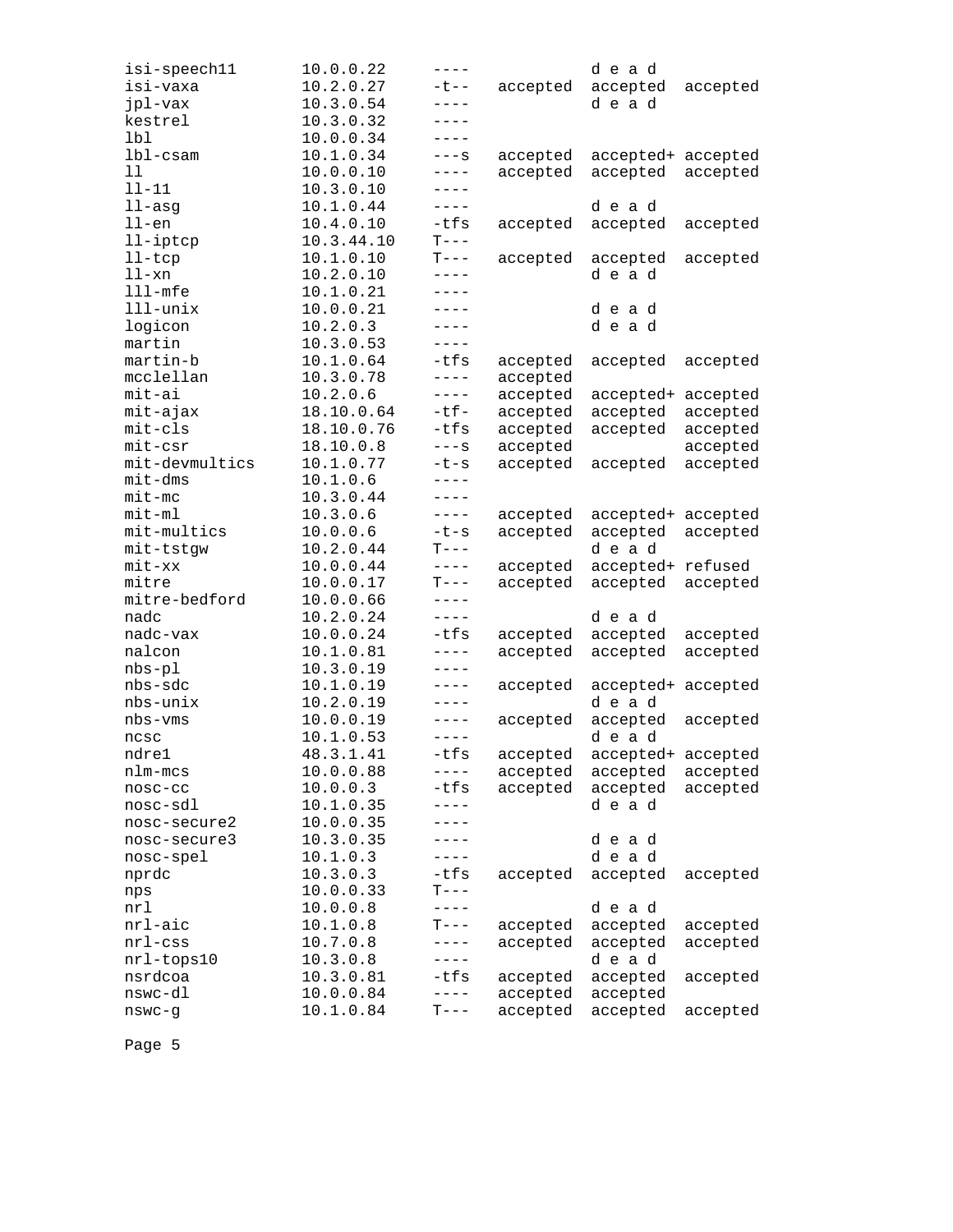| nusc             | 10.3.0.92 | $---$       |          | dead               |          |
|------------------|-----------|-------------|----------|--------------------|----------|
| nswc-wo          | 10.2.0.8  | $---$       |          | dead               |          |
| nusc-npt         | 10.2.0.92 | ----        |          |                    |          |
| $nwc-387a$       | 10.0.0.85 | $---$       | accepted | accepted           | accepted |
| $nwc-387b$       | 10.3.0.85 | $- - - - -$ |          |                    |          |
| nyu              | 10.0.0.58 | $- - - - -$ | accepted | accepted           | accepted |
| office-1         | 10.0.0.43 | $T---$      |          |                    |          |
| office-10        | 10.1.0.93 | $-tf-$      |          |                    |          |
| office-12        | 10.2.0.93 | $T---$      | accepted | refused            | refused  |
| office-2         | 10.1.0.43 | $T---$      |          |                    |          |
| office-3         | 10.2.0.43 | $T---$      | accepted | refused            | refused  |
| office-7         | 10.3.0.43 | $-t$ --     |          |                    |          |
| office-8         | 10.0.0.93 | $-t$ - -    |          |                    |          |
| okc-unix         | 10.3.0.46 | $-t$ $-$    | accepted |                    |          |
| parc-maxc        | 10.0.0.32 | $-t$ $-$    | accepted | accepted           | accepted |
| purdue           | 10.0.0.37 | -tfs        | accepted | accepted           | accepted |
| purdue-tn        | 14.0.0.1  | -tfs        | accepted | accepted           | accepted |
| radc-multics     | 10.0.0.18 | $- - - - -$ | accepted | accepted           | accepted |
| radc-tops20      | 10.3.0.18 | $- - - - -$ | accepted | accepted+          | accepted |
| radc-unix        | 10.5.0.18 | $- - - - -$ |          | dead               |          |
| radc-xper        | 10.1.0.18 | $---$       |          | dead               |          |
| raisting         | 4.0.0.72  | ----        |          |                    |          |
| raisting-expak   | 4.0.0.79  | $- - - -$   |          |                    |          |
| raisting-monitor | 4.0.0.78  | $---$       |          |                    |          |
| rand-relay       | 10.1.0.7  | $---$       | accepted | accepted           | accepted |
| rand-unix        | 10.3.0.7  | $--- -$     | accepted | accepted           | accepted |
| robins-unix      | 10.3.0.64 | ----        |          | dead               |          |
| rochester        | 10.4.0.18 | $---$       |          | dead               |          |
| rutgers          | 10.2.0.58 | $---$       | accepted | accepted+ accepted |          |
| $s1-a$           | 10.1.0.95 | $---$       |          |                    |          |
| s1-b             | 10.2.0.95 | $- - - - -$ |          | dead               |          |
| $s1-c$           | 10.3.0.95 | $- - - - -$ | accepted | accepted           | accepted |
| s1-gateway       | 10.0.0.95 | $---$       |          |                    |          |
| sandia           | 10.0.0.87 | $---$       | accepted | accepted+ accepted |          |
| satnet           | 4.0.0.0   | $- - - -$   |          |                    |          |
| satnet-sink      | 4.0.0.37  | $---$       |          |                    |          |
| seismo           | 10.0.0.25 | $-tfs$      | accepted | accepted           | accepted |
| sri-ai           | 10.2.0.73 | $---$       | accepted | accepted+          | accepted |
| $sri-csl$        | 10.2.0.2  | $---$       |          |                    |          |
| $sri-iu$         | 10.3.0.73 | $- - - - -$ | accepted | accepted+ accepted |          |
| $sri-kl$         | 10.1.0.2  | $T---$      | accepted | accepted+ accepted |          |
| sri-nic          | 10.0.0.73 | ーセーー        | accepted | refused            | accepted |
| sri-nsc11        | 10.0.0.2  |             |          |                    |          |
| $sri$ -prmh      | 10.3.2.51 | $T---$      | accepted | accepted           | accepted |
| sri-sta2         | 10.3.1.51 |             |          |                    |          |
| sri-sta6         | 10.1.1.51 | ----        |          |                    |          |
| sri-tsc          | 10.3.0.2  | $-tfs$      | accepted | accepted+          | accepted |
| sri-unix         | 10.2.0.51 | $---$       | accepted | accepted           | accepted |
| sri-warf         | 10.1.0.73 | $- - - - -$ |          | dead               |          |
| srijoyce         | 10.1.4.51 | $-tf-$      | accepted | accepted           | refused  |
| st-nic           | 10.0.0.51 | $-t$ --     |          | dead               |          |
| su-ai            | 10.0.0.11 |             |          |                    |          |
| su-dsn           | 10.1.0.56 | $---$       | refused  | refused            | accepted |
| su-score         | 10.3.0.11 | ーセーー        | accepted | accepted+          | accepted |
| sumex-aim        | 10.0.0.56 | $---$       | accepted | accepted           | accepted |
| tanum-expak      | 4.0.0.3   | ----        |          |                    |          |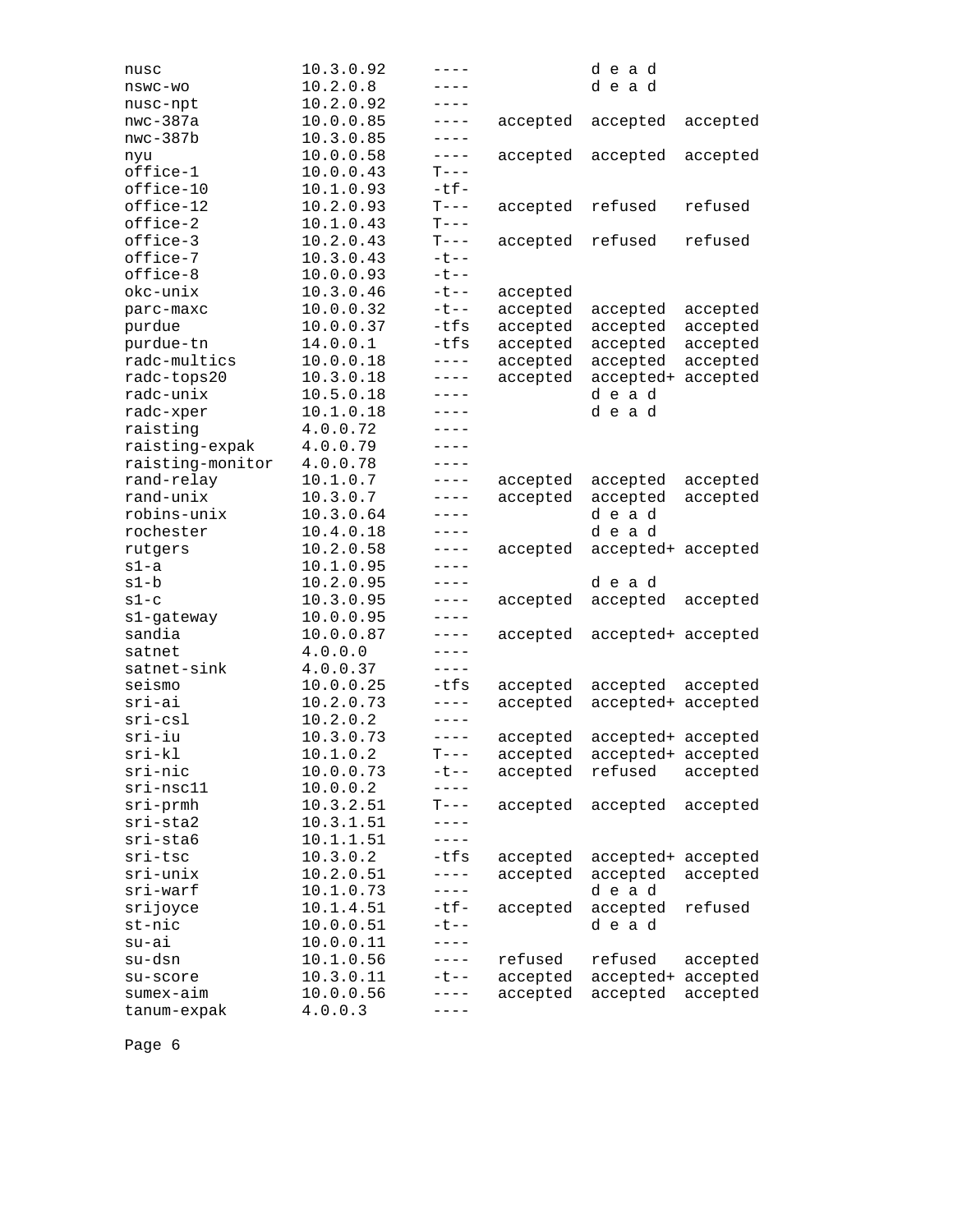| tanum-monitor | 4.0.0.43  | $---$       |          |                             |          |
|---------------|-----------|-------------|----------|-----------------------------|----------|
| tycho         | 10.0.0.57 | $---$       |          |                             |          |
| ucb-arpa      | 10.0.0.78 | $-tf-$      | accepted | accepted+ accepted          |          |
| $ucb-c70$     | 10.1.0.78 | $- - - - -$ |          | dead                        |          |
| ucb-ingres    | 10.2.0.78 | $-tf-$      | accepted | accepted+ accepted          |          |
| ucbarpa       | 46.0.0.4  | $-tf-$      | accepted | accepted+ accepted          |          |
| ucbcad        | 46.0.0.5  | $-tf-$      |          |                             |          |
| ucbcalder     | 46.0.0.12 | $-tf-$      | accepted | accepted                    | accepted |
| ucbdali       | 46.0.0.13 | $-tf-$      |          |                             |          |
| ucbernie      | 46.0.0.6  | $-tf-$      |          |                             |          |
| ucbesvax      | 46.0.0.9  | $-tf-$      |          |                             |          |
| ucbingres     | 46.0.0.19 | $-tf-$      |          |                             |          |
| ucbkim        | 46.0.0.11 | $-tf-$      | accepted | accepted                    | accepted |
| ucbmatisse    | 46.0.0.14 | $-tf-$      |          |                             |          |
| ucbmedea      | 46.0.0.15 | $-tf-$      |          |                             |          |
| ucbmonet      | 46.0.0.7  | $-tf-$      | accepted | accepted                    | accepted |
| ucbvax        | 46.0.0.10 | $-tf-$      | accepted | accepted+                   | accepted |
| $uc1-cs$      | 11.3.1.42 | $-t$ - -    | accepted |                             | refused  |
| ucl-ucl2      | 11.3.2.42 | $---$       | accepted |                             | refused  |
| $uc1 - ucl3$  | 11.3.3.42 | ----        |          | dead                        |          |
| ucl-ucl4      | 11.3.4.42 | $---$       |          | dead                        |          |
| ucl-ucl5      | 11.3.5.42 | ----        |          |                             |          |
| $uc1 - uc16$  | 11.3.6.42 | $- - - -$   |          | dead                        |          |
| ucl-ucl7      | 11.3.7.42 | $- - - - -$ |          | dead                        |          |
| ucla-ats      | 10.3.0.1  | $T---$      | accepted | accepted                    | accepted |
| ucla-ccn      | 10.1.0.1  | $T---$      | accepted |                             |          |
| ucla-security | 10.2.0.1  | $T---$      | accepted | accepted                    | accepted |
| udel-ee       | 10.2.0.96 | $-tf-$      | accepted | accepted                    | accepted |
| udel-relay    | 10.0.0.96 | $- - - -$   | accepted | accepted                    | refused  |
| udel-tcp      | 10.1.0.96 | $-tf-$      |          |                             |          |
| udel-tn       | 14.0.0.3  | $-tfs$      |          |                             |          |
| umd1          | 128.8.0.1 | $-tfs$      | accepted | accepted+ accepted          |          |
| umd2          | 128.8.0.2 | $-t$ $-$    | refused  | refused                     | refused  |
| umd3          | 128.8.0.3 | -tfs        | accepted | accepted+                   | accepted |
| umd4          | 128.8.0.4 | $-tfs$      |          | dead                        |          |
| umd5          | 128.8.0.5 | $-tfs$      |          | dead                        |          |
| umd6          | 128.8.0.6 | $-tfs$      |          | dead                        |          |
| umd7          | 128.8.0.7 | $-tfs$      | refused  | refused                     | refused  |
| usafa-gateway | 10.2.0.69 | $- - - - -$ |          | unreachable                 |          |
| usc-ecl       | 10.3.0.23 | $-t$ --     | accepted | accepted+ accepted          |          |
| usc-eclb      | 10.0.0.23 | $-t$ --     |          | accepted accepted+ accepted |          |
| usc-eclc      | 10.1.0.23 | $-t$ $-$    | accepted | accepted+ accepted          |          |
| usc-isi       | 10.1.0.22 | $-t-s$      | accepted | accepted+ accepted          |          |
| usc-isib      | 10.3.0.52 | $-t-s$      | accepted | accepted+ refused           |          |
| usc-isid      | 10.0.0.27 | $-t-s$      | accepted | accepted+ accepted          |          |
| usc-isie      | 10.1.0.52 | $-t-s$      | accepted | accepted+ accepted          |          |
| usc-isif      | 10.2.0.52 | $-t-s$      | accepted | accepted+ accepted          |          |
| usgs1-amdahl  | 10.2.0.68 | $- - - - -$ |          | dead                        |          |
| usgs1-multics | 10.0.0.68 | $---$       | accepted | accepted                    | accepted |
| usgs2-multics | 10.0.0.69 | $---$       | accepted | accepted                    | accepted |
| usgs3-multics | 10.0.0.70 | $---$       | accepted | accepted                    | accepted |
| $utah-20$     | 10.3.0.4  | $T---$      | accepted | accepted+                   | accepted |
| utah-cs       | 10.0.0.4  | $-tfs$      | accepted | accepted+                   | accepted |
| utexas-11     | 10.0.0.62 | $- - - - -$ | accepted | accepted                    | accepted |
| utexas-20     | 10.1.0.62 | $---$       | accepted | accepted+                   | accepted |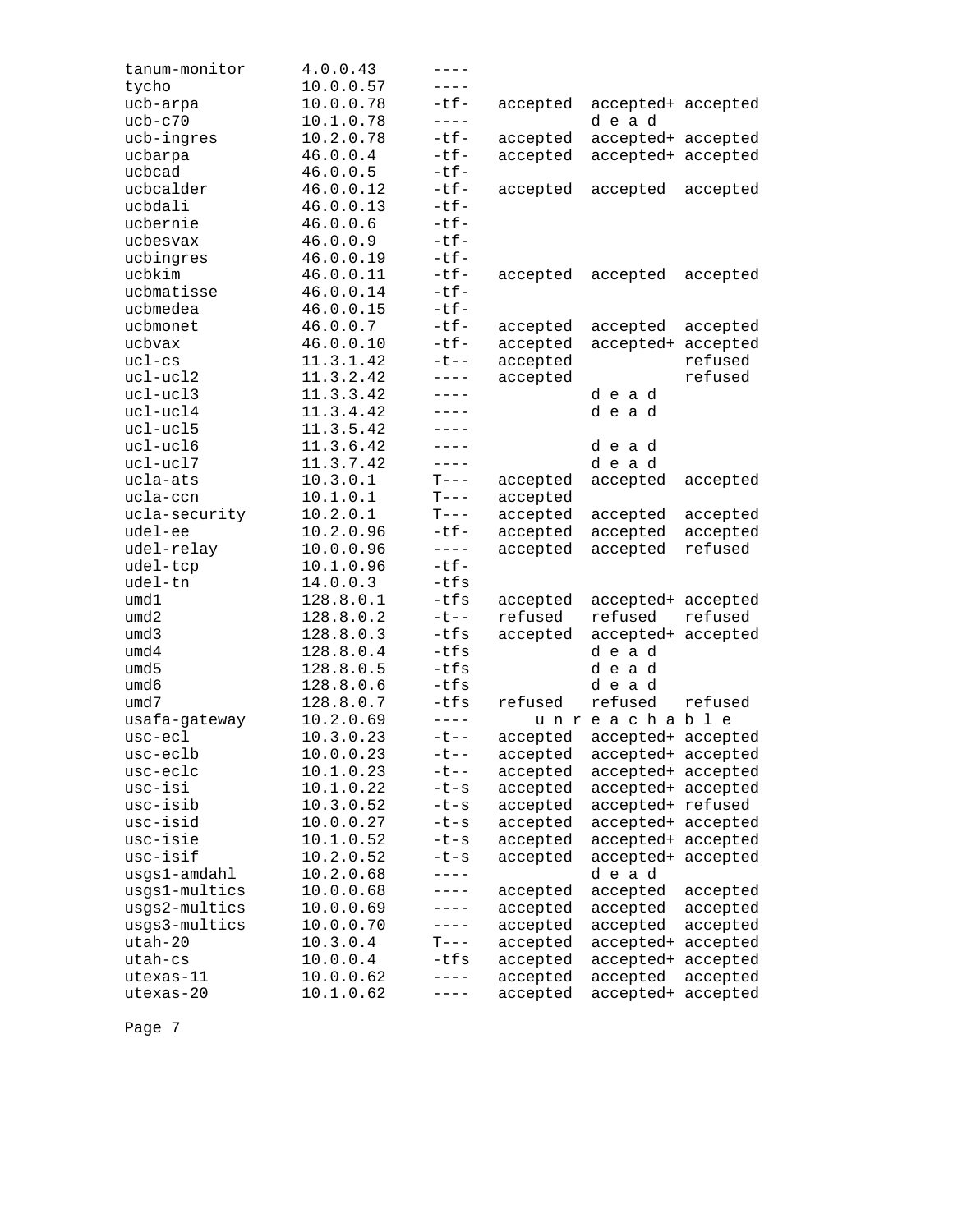| uw-vlsi     | 10.3.0.91 | -tf-        |                   | accepted accepted accepted  |
|-------------|-----------|-------------|-------------------|-----------------------------|
| uwisc-tn    | 14.0.0.2  | -tfs        |                   | accepted accepted+ accepted |
| washington  | 10.0.0.91 | -tfs        |                   | accepted accepted+ accepted |
| wharton-10  | 10.3.0.24 |             |                   |                             |
| wpafb       | 10.0.0.47 | $- - - - -$ | accepted accepted |                             |
| wpafb-afwal | 10.1.0.47 |             |                   |                             |
| yale        | 10.2.0.9  |             |                   | dead                        |
| ypg         | 10.0.0.75 |             |                   | dead                        |
|             |           |             |                   |                             |

Results in host table order:

| Name         | Address       | Claims      | Telnet   | FTP                | SMTP      |
|--------------|---------------|-------------|----------|--------------------|-----------|
| $- - - -$    | $\frac{1}{2}$ | -------     | ------   | $---$              | $- - - -$ |
| 11           | 10.0.0.10     | $---$       | accepted | accepted           | accepted  |
| su-ai        | 10.0.0.11     | ----        |          |                    |           |
| compion-vms  | 10.0.0.12     | $---S$      | accepted | accepted           | accepted  |
| gunter-unix  | 10.0.0.13     | $---$       |          |                    |           |
| $cmu-cs-b$   | 10.0.0.14     | $---$       |          |                    |           |
| ames-tss     | 10.0.0.16     | $---$       |          | dead               |           |
| mitre        | 10.0.0.17     | $T---$      | accepted | accepted           | accepted  |
| radc-multics | 10.0.0.18     | $---$       | accepted | accepted           | accepted  |
| $nbs-vms$    | 10.0.0.19     | $---$       | accepted | accepted           | accepted  |
| sri-nsc11    | 10.0.0.2      | $- - - -$   |          |                    |           |
| cctc         | 10.0.0.20     | $-t$ $-$    |          | dead               |           |
| 111-unix     | 10.0.0.21     | $---$       |          | dead               |           |
| isi-speech11 | 10.0.0.22     | $- - - -$   |          | dead               |           |
| usc-eclb     | 10.0.0.23     | $-t$ --     | accepted | accepted+          | accepted  |
| nadc-vax     | 10.0.0.24     | $-tfs$      | accepted | accepted           | accepted  |
| seismo       | 10.0.0.25     | $-tfs$      | accepted | accepted           | accepted  |
| usc-isid     | 10.0.0.27     | $-t-s$      | accepted | accepted+          | accepted  |
| arpa-dms     | 10.0.0.28     | $- - - -$   |          |                    |           |
| brl          | 10.0.0.29     | $---$       | accepted | accepted           | accepted  |
| nosc-cc      | 10.0.0.3      | $-tfs$      | accepted | accepted           | accepted  |
| cca-unix     | 10.0.0.31     | $- - - -$   |          | dead               |           |
| parc-maxc    | 10.0.0.32     | $-t$ --     | accepted | accepted           | accepted  |
| nps          | 10.0.0.33     | $T---$      |          |                    |           |
| lbl          | 10.0.0.34     | $---$       |          |                    |           |
| nosc-secure2 | 10.0.0.35     | $- - - -$   |          |                    |           |
| coins-tas    | 10.0.0.36     | $- - - -$   |          |                    |           |
| purdue       | 10.0.0.37     | $-tfs$      | accepted | accepted           | accepted  |
| utah-cs      | 10.0.0.4      | $-tfs$      | accepted | accepted+ accepted |           |
| office-1     | 10.0.0.43     | $T---$      |          |                    |           |
| $mit$ - $xx$ | 10.0.0.44     | $- - - - -$ | accepted | accepted+ refused  |           |
| collins-pr   | 10.0.0.46     | $T---$      |          | dead               |           |
| wpafb        | 10.0.0.47     | $---$       | accepted | accepted           |           |
| afwl         | 10.0.0.48     | $---$       | accepted | accepted           |           |
| bbn-tenexb   | 10.0.0.49     | $-t$ --     | accepted | accepted+          | accepted  |
| bbnf         | 10.0.0.5      | $-tf-$      | accepted | accepted           | accepted  |
| st-nic       | 10.0.0.51     | $-t$ - $-$  |          | dead               |           |
| ada-vax      | 10.0.0.52     | $- - - -$   | accepted | accepted           | accepted  |
| afsc-ad      | 10.0.0.53     | $T---$      | accepted | accepted           |           |
| $cit-20$     | 10.0.0.54     | $T---$      | accepted | accepted           | accepted  |
| anl          | 10.0.0.55     | $---$       |          |                    |           |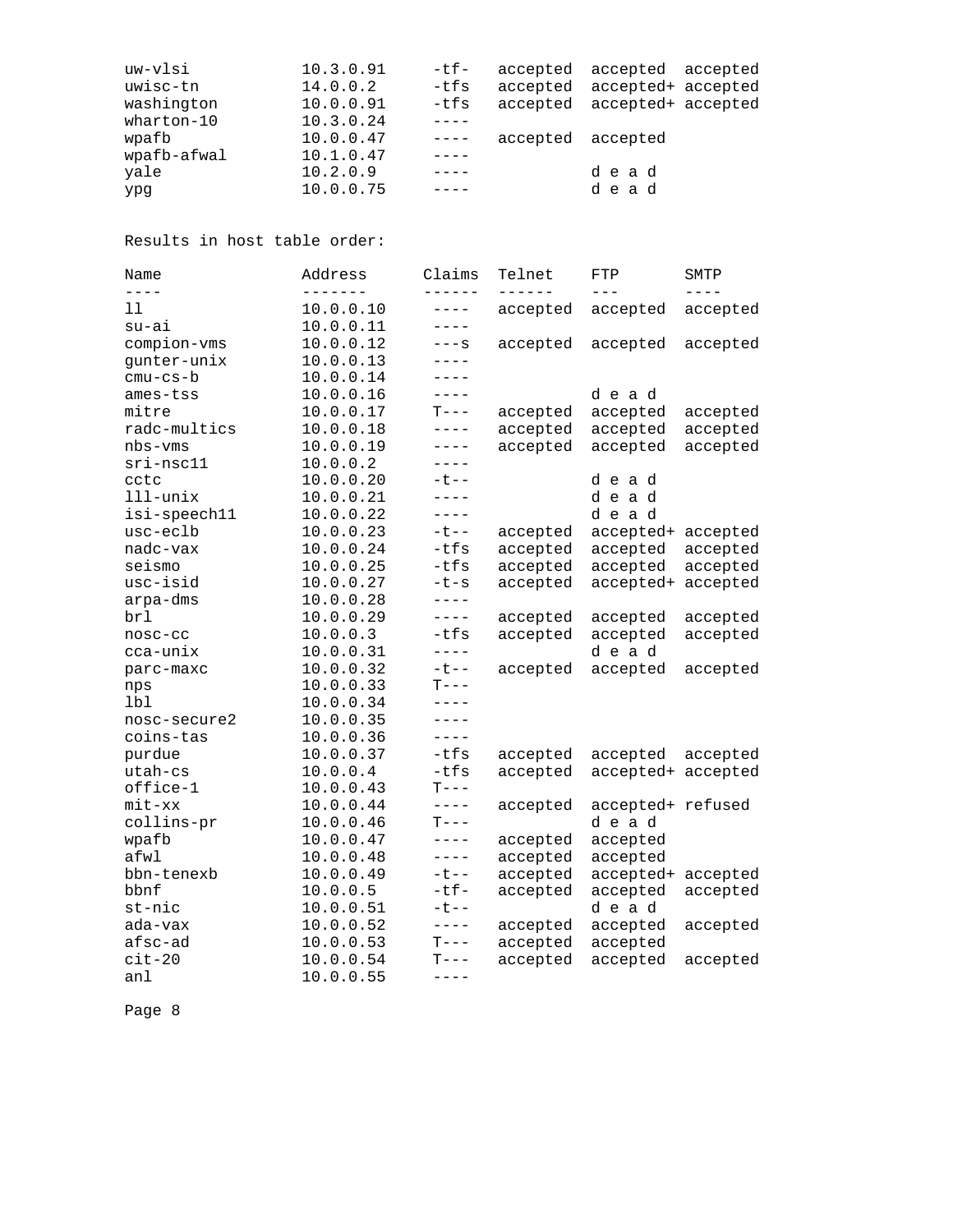| sumex-aim     | 10.0.0.56 | $- - - -$ | accepted | accepted           | accepted |
|---------------|-----------|-----------|----------|--------------------|----------|
| tycho         | 10.0.0.57 | $- - - -$ |          |                    |          |
| nyu           | 10.0.0.58 | ----      | accepted | accepted           | accepted |
| etac          | 10.0.0.59 | $---$     |          | dead               |          |
| mit-multics   | 10.0.0.6  | $-t-s$    | accepted | accepted           | accepted |
| centacs-mmp   | 10.0.0.60 | $---$     |          | dead               |          |
| utexas-11     | 10.0.0.62 | $---$     | accepted | accepted           | accepted |
| afsc-sd       | 10.0.0.65 | $---$     |          |                    |          |
| mitre-bedford | 10.0.0.66 | $---$     |          |                    |          |
| afsc-hq       | 10.0.0.67 | $---$     |          |                    |          |
| usgs1-multics | 10.0.0.68 | $---$     | accepted | accepted           | accepted |
| usgs2-multics | 10.0.0.69 | $---$     | accepted | accepted           | accepted |
| usgs3-multics | 10.0.0.70 | $---$     | accepted | accepted           | accepted |
| bbn-nu        | 10.0.0.72 | $---S$    |          |                    |          |
| sri-nic       | 10.0.0.73 | $-t$ $-$  | accepted | refused            | accepted |
| ypg           | 10.0.0.75 | $---$     |          | dead               |          |
| ucb-arpa      | 10.0.0.78 | $-tf-$    | accepted | accepted+          | accepted |
| $dec-2136$    | 10.0.0.79 | $T---$    |          | dead               |          |
| nrl           | 10.0.0.8  | $- - - -$ |          | dead               |          |
| hi-multics    | 10.0.0.80 | $---$     | accepted | accepted           | accepted |
| dtnsrdc       | 10.0.0.81 | $---$     | accepted | accepted           | accepted |
| bbnt          | 10.0.0.82 | $---$     | accepted | accepted           | accepted |
| nswc-dl       | 10.0.0.84 | $---$     | accepted | accepted           |          |
| $nwc-387a$    | 10.0.0.85 | $---$     | accepted | accepted           | accepted |
| sandia        | 10.0.0.87 | $---$     | accepted | accepted+          | accepted |
| nlm-mcs       | 10.0.0.88 | $-- ---$  | accepted | accepted           | accepted |
| harv-10       | 10.0.0.9  | $---$     |          |                    |          |
| washington    | 10.0.0.91 | -tfs      | accepted | accepted+ accepted |          |
| office-8      | 10.0.0.93 | $- t - -$ |          |                    |          |
| s1-gateway    | 10.0.0.95 | $---$     |          |                    |          |
| udel-relay    | 10.0.0.96 | $- - - -$ | accepted | accepted           | refused  |
| ucla-ccn      | 10.1.0.1  | $T---$    | accepted |                    |          |
| $l$ l-t $cp$  | 10.1.0.10 | $T---$    | accepted | accepted           | accepted |
| compion       | 10.1.0.12 | $---$     | accepted | refused            | refused  |
| gunter-adam   | 10.1.0.13 | $---$     | accepted | accepted+          | accepted |
| $cmu-cs-a$    | 10.1.0.14 | $-t-s$    | accepted | accepted           | accepted |
| radc-xper     | 10.1.0.18 | $---$     |          | dead               |          |
| nbs-sdc       | 10.1.0.19 | $---$     | accepted | accepted+ accepted |          |
| $sri-kl$      | 10.1.0.2  | $T---$    | accepted | accepted+ accepted |          |
| $111 - mfe$   | 10.1.0.21 | $- - - -$ |          |                    |          |
| usc-isi       | 10.1.0.22 | $-t-s$    | accepted | accepted+ accepted |          |
| usc-eclc      | 10.1.0.23 | ーセーー      | accepted | accepted+ accepted |          |
| isi-png11     | 10.1.0.27 |           |          |                    |          |
| nosc-spel     | 10.1.0.3  | ----      |          | dead               |          |
| cca-vms       | 10.1.0.31 | $T---$    |          | dead               |          |
| fnoc          | 10.1.0.33 | $---$     |          | dead               |          |
| $1b1-cs$ am   | 10.1.0.34 | –––s      | accepted | accepted+ accepted |          |
| nosc-sdl      | 10.1.0.35 | $---$     |          | dead               |          |
| cincpacflt-wm | 10.1.0.36 | $---$     |          |                    |          |
| bragg-stal    | 10.1.0.38 | -t--      |          | dead               |          |
| office-2      | 10.1.0.43 | $T---$    |          |                    |          |
| $11 - asg$    | 10.1.0.44 | $---$     |          | dead               |          |
| collins-gw    | 10.1.0.46 | $T---$    |          |                    |          |
| wpafb-afwal   | 10.1.0.47 |           |          |                    |          |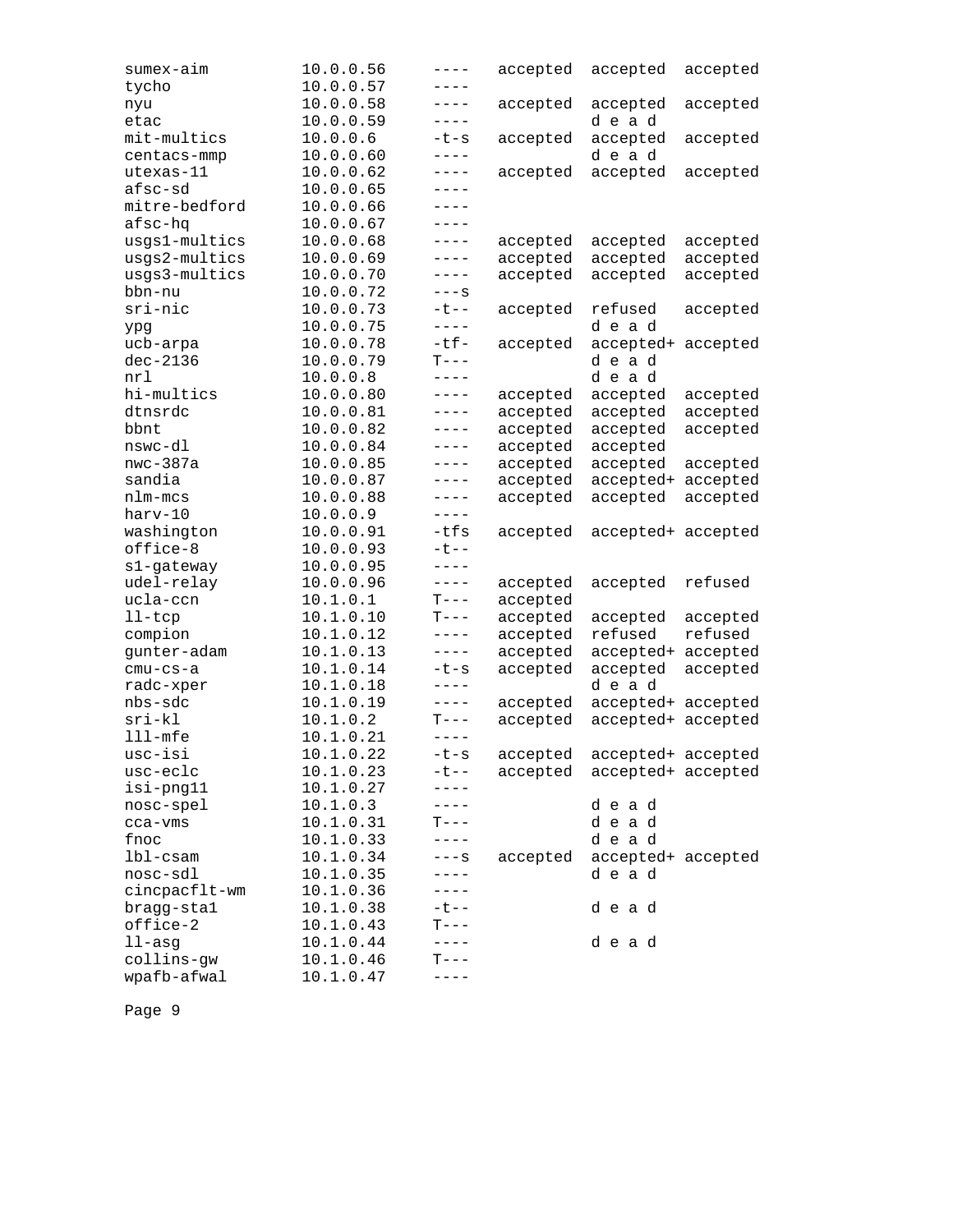| usc-isie<br>10.1.0.52<br>$-t-s$<br>accepted<br>accepted+<br>10.1.0.53<br>$- - - -$<br>dead<br>ncsc<br>-tfs<br>cit-vax<br>10.1.0.54<br>accepted<br>accepted<br>$- - - -$<br>$an1$ -mcs<br>10.1.0.55<br>accepted<br>accepted<br>su-dsn<br>10.1.0.56<br>refused<br>refused<br>$- - - -$<br>coins-gateway<br>10.1.0.57<br>$---$<br>bnl<br>10.1.0.58<br>dead<br>----<br>$mit$ -dms<br>10.1.0.6<br>$----$<br>utexas-20<br>10.1.0.62<br>$-- - -$<br>accepted<br>accepted+<br>$-tfs$<br>martin-b<br>10.1.0.64<br>accepted<br>accepted | accepted<br>accepted<br>accepted<br>accepted |
|-------------------------------------------------------------------------------------------------------------------------------------------------------------------------------------------------------------------------------------------------------------------------------------------------------------------------------------------------------------------------------------------------------------------------------------------------------------------------------------------------------------------------------|----------------------------------------------|
|                                                                                                                                                                                                                                                                                                                                                                                                                                                                                                                               |                                              |
|                                                                                                                                                                                                                                                                                                                                                                                                                                                                                                                               |                                              |
|                                                                                                                                                                                                                                                                                                                                                                                                                                                                                                                               |                                              |
|                                                                                                                                                                                                                                                                                                                                                                                                                                                                                                                               |                                              |
|                                                                                                                                                                                                                                                                                                                                                                                                                                                                                                                               |                                              |
|                                                                                                                                                                                                                                                                                                                                                                                                                                                                                                                               |                                              |
|                                                                                                                                                                                                                                                                                                                                                                                                                                                                                                                               |                                              |
|                                                                                                                                                                                                                                                                                                                                                                                                                                                                                                                               |                                              |
|                                                                                                                                                                                                                                                                                                                                                                                                                                                                                                                               | accepted                                     |
|                                                                                                                                                                                                                                                                                                                                                                                                                                                                                                                               | accepted                                     |
| afgl<br>10.1.0.66<br>accepted<br>accepted<br>$- - - -$                                                                                                                                                                                                                                                                                                                                                                                                                                                                        |                                              |
| rand-relay<br>10.1.0.7<br>accepted<br>$---$                                                                                                                                                                                                                                                                                                                                                                                                                                                                                   |                                              |
| accepted<br>bbn-unix<br>$---$                                                                                                                                                                                                                                                                                                                                                                                                                                                                                                 | accepted                                     |
| 10.1.0.72<br>accepted<br>accepted                                                                                                                                                                                                                                                                                                                                                                                                                                                                                             | accepted                                     |
| sri-warf<br>dead<br>10.1.0.73<br>$---$                                                                                                                                                                                                                                                                                                                                                                                                                                                                                        |                                              |
| mit-devmultics<br>10.1.0.77<br>accepted<br>$-t-s$<br>accepted                                                                                                                                                                                                                                                                                                                                                                                                                                                                 | accepted                                     |
| $- - - -$<br>$ucb-c70$<br>10.1.0.78<br>dead                                                                                                                                                                                                                                                                                                                                                                                                                                                                                   |                                              |
| dec-marlboro<br>10.1.0.79<br>$T---$<br>accepted<br>accepted                                                                                                                                                                                                                                                                                                                                                                                                                                                                   | accepted                                     |
| $T---$<br>nrl-aic<br>10.1.0.8<br>accepted<br>accepted                                                                                                                                                                                                                                                                                                                                                                                                                                                                         | accepted                                     |
| $- - - - -$<br>nalcon<br>10.1.0.81<br>accepted<br>accepted                                                                                                                                                                                                                                                                                                                                                                                                                                                                    | accepted                                     |
| $-tfs$<br>bbn-vax<br>10.1.0.82<br>accepted<br>accepted                                                                                                                                                                                                                                                                                                                                                                                                                                                                        | accepted                                     |
| $T---$<br>10.1.0.84<br>accepted<br>accepted<br>$n$ swc-g                                                                                                                                                                                                                                                                                                                                                                                                                                                                      | accepted                                     |
| $-tf-$<br>office-10<br>10.1.0.93                                                                                                                                                                                                                                                                                                                                                                                                                                                                                              |                                              |
| csnet-sh<br>10.1.0.94<br>$- - - -$<br>accepted                                                                                                                                                                                                                                                                                                                                                                                                                                                                                | accepted+ accepted                           |
| 10.1.0.95<br>$s1-a$<br>$---$                                                                                                                                                                                                                                                                                                                                                                                                                                                                                                  |                                              |
| $-tf-$<br>udel-tcp<br>10.1.0.96                                                                                                                                                                                                                                                                                                                                                                                                                                                                                               |                                              |
| sri-sta6<br>$- - - -$<br>10.1.1.51                                                                                                                                                                                                                                                                                                                                                                                                                                                                                            |                                              |
| srijoyce<br>$-tf-$<br>10.1.4.51<br>accepted<br>accepted                                                                                                                                                                                                                                                                                                                                                                                                                                                                       | refused                                      |
| $T---$<br>ucla-security<br>10.2.0.1<br>accepted<br>accepted                                                                                                                                                                                                                                                                                                                                                                                                                                                                   | accepted                                     |
| $11-xn$<br>10.2.0.10<br>dead<br>$- - - -$                                                                                                                                                                                                                                                                                                                                                                                                                                                                                     |                                              |
| 10.2.0.19<br>nbs-unix<br>dead<br>$---$                                                                                                                                                                                                                                                                                                                                                                                                                                                                                        |                                              |
| 10.2.0.2<br>$sri-csl$<br>----                                                                                                                                                                                                                                                                                                                                                                                                                                                                                                 |                                              |
| nadc<br>10.2.0.24<br>$---$<br>dead                                                                                                                                                                                                                                                                                                                                                                                                                                                                                            |                                              |
| isi-vaxa<br>10.2.0.27<br>$-t$ - $-$<br>accepted<br>accepted                                                                                                                                                                                                                                                                                                                                                                                                                                                                   | accepted                                     |
| $- - - -$<br>logicon<br>10.2.0.3<br>dead                                                                                                                                                                                                                                                                                                                                                                                                                                                                                      |                                              |
| refused<br>office-3<br>10.2.0.43<br>$T---$<br>accepted                                                                                                                                                                                                                                                                                                                                                                                                                                                                        | refused                                      |
| 10.2.0.44<br>mit-tstgw<br>$T---$<br>dead                                                                                                                                                                                                                                                                                                                                                                                                                                                                                      |                                              |
| $sri-unix$<br>10.2.0.51<br>$- - - - -$<br>accepted<br>accepted                                                                                                                                                                                                                                                                                                                                                                                                                                                                | accepted                                     |
| usc-isif<br>10.2.0.52<br>accepted<br>$-t-s$<br>accepted+                                                                                                                                                                                                                                                                                                                                                                                                                                                                      | accepted                                     |
| afsc-dev<br>10.2.0.53<br>$---$<br>accepted<br>accepted                                                                                                                                                                                                                                                                                                                                                                                                                                                                        | accepted                                     |
| 10.2.0.54<br>$- - - -$<br>dead<br>acc                                                                                                                                                                                                                                                                                                                                                                                                                                                                                         |                                              |
| 10.2.0.58<br>accepted<br>rutgers<br>$---$                                                                                                                                                                                                                                                                                                                                                                                                                                                                                     | accepted+ accepted                           |
| 10.2.0.6<br>$mit-ai$<br>accepted<br>----                                                                                                                                                                                                                                                                                                                                                                                                                                                                                      | accepted+ accepted                           |
| 10.2.0.65<br>accepted<br>accepted<br>$T---$<br>aerospace                                                                                                                                                                                                                                                                                                                                                                                                                                                                      | accepted                                     |
| usgs1-amdahl<br>dead<br>----                                                                                                                                                                                                                                                                                                                                                                                                                                                                                                  |                                              |
| 10.2.0.68<br>usafa-gateway<br>$---$                                                                                                                                                                                                                                                                                                                                                                                                                                                                                           |                                              |
| 10.2.0.69<br>unreachable<br>$bbn$ -clxx                                                                                                                                                                                                                                                                                                                                                                                                                                                                                       |                                              |
| $-tfs$<br>unreachable<br>10.2.0.71                                                                                                                                                                                                                                                                                                                                                                                                                                                                                            |                                              |
| 10.2.0.72<br>$-tfs$<br>bbnp<br>accepted<br>accepted                                                                                                                                                                                                                                                                                                                                                                                                                                                                           | accepted                                     |
| sri-ai<br>10.2.0.73<br>$- - - -$<br>accepted                                                                                                                                                                                                                                                                                                                                                                                                                                                                                  | accepted+ accepted                           |
| $-tf-$<br>ucb-ingres<br>10.2.0.78<br>accepted                                                                                                                                                                                                                                                                                                                                                                                                                                                                                 | accepted+ accepted                           |
| dead<br>10.2.0.8<br>$---$<br>nswc-wo                                                                                                                                                                                                                                                                                                                                                                                                                                                                                          |                                              |
| bbn-inoc<br>10.2.0.82<br>----                                                                                                                                                                                                                                                                                                                                                                                                                                                                                                 |                                              |
| 10.2.0.9<br>yale<br>dead<br>----                                                                                                                                                                                                                                                                                                                                                                                                                                                                                              |                                              |
| 10.2.0.92<br>nusc-npt<br>$- - - -$                                                                                                                                                                                                                                                                                                                                                                                                                                                                                            |                                              |
| office-12<br>10.2.0.93<br>$\mathbb{T}---$<br>refused<br>accepted                                                                                                                                                                                                                                                                                                                                                                                                                                                              | refused                                      |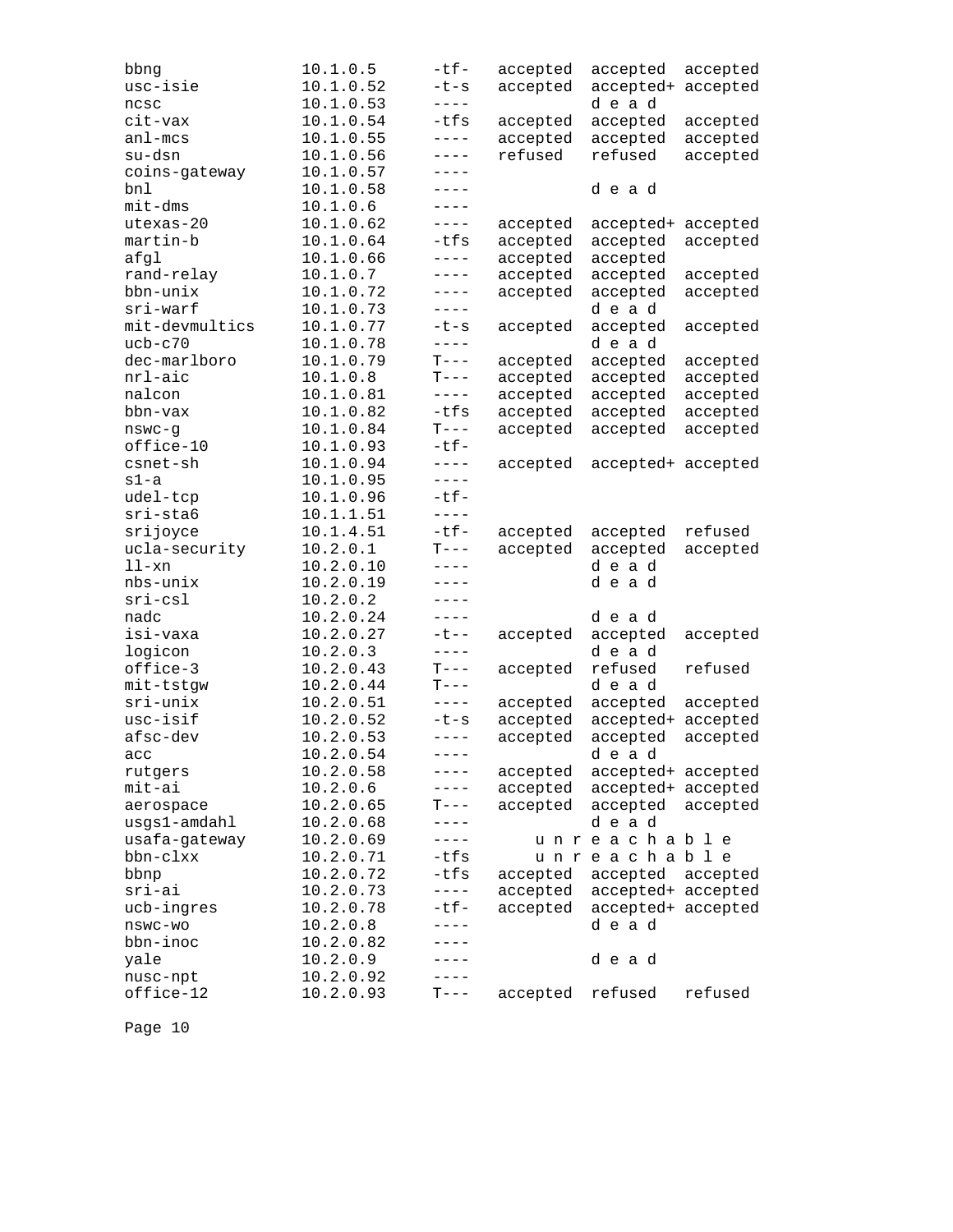| s1-b                 | 10.2.0.95              | $---$                   |                      | dead               |                    |
|----------------------|------------------------|-------------------------|----------------------|--------------------|--------------------|
| udel-ee              | 10.2.0.96              | $-tf-$                  | accepted             | accepted           | accepted           |
| ucla-ats             | 10.3.0.1               | $T---$                  | accepted             | accepted           | accepted           |
| $11 - 11$            | 10.3.0.10              | $- - - - -$             |                      |                    |                    |
| su-score             | 10.3.0.11              | $-t$ --                 | accepted             | accepted+ accepted |                    |
| $cmu-cs-c$           | 10.3.0.14              | $---$                   | accepted             | accepted+ accepted |                    |
| ames-vmsb            | 10.3.0.16              | $---$                   |                      |                    |                    |
| radc-tops20          | 10.3.0.18              | $---$                   | accepted             | accepted+ accepted |                    |
| $nbs-p1$             | 10.3.0.19              | $---$                   |                      |                    |                    |
| sri-tsc              | 10.3.0.2               | $-tfs$                  | accepted             | accepted+ accepted |                    |
| edn-unix             | 10.3.0.20              | $-tfs$                  | accepted             |                    | accepted           |
| usc-ecl              | 10.3.0.23              | $-t$ --                 | accepted             | accepted+ accepted |                    |
| wharton-10           | 10.3.0.24              | $- - - -$               |                      |                    |                    |
| arpa-png11           | 10.3.0.28              | $----$                  |                      |                    |                    |
| brl-bmd              | 10.3.0.29              | $---$                   | accepted             | accepted           | accepted           |
| nprdc                | 10.3.0.3               | -tfs                    | accepted             | accepted           | accepted           |
| kestrel              | 10.3.0.32              | $- - - -$               |                      |                    |                    |
| fnoc-secure          | 10.3.0.33              | $- - - -$               |                      |                    |                    |
| nosc-secure3         | 10.3.0.35              | $---$                   |                      | dead               |                    |
| $utah-20$            | 10.3.0.4               | $T---$                  | accepted             | accepted+ accepted |                    |
| office-7             | 10.3.0.43              | $-t$ --                 |                      |                    |                    |
| $mit$ -mc            | 10.3.0.44              | $---$                   |                      |                    |                    |
| okc-unix             | 10.3.0.46              | $-t$ --                 | accepted             |                    |                    |
| bbn-tenexc           | 10.3.0.49              | $-t$ --                 | accepted             | refused            | accepted           |
| bbna                 | 10.3.0.5               | $-tf-$                  | accepted             | accepted           | accepted           |
| sri-sta2             | 10.3.1.51              | $- - - -$               |                      |                    |                    |
| $sri$ -prmh          | 10.3.2.51              | $T---$                  | accepted             | accepted           | accepted           |
| usc-isib             | 10.3.0.52              | $-t-s$                  | accepted             | accepted+          | refused            |
| martin               | 10.3.0.53              | $- - - -$               |                      |                    |                    |
| jpl-vax              | 10.3.0.54              | $- - - -$               |                      | dead               |                    |
| aids-unix            | 10.3.0.56              | $---$                   |                      | unreachable        |                    |
| $mit-m1$             | 10.3.0.6               | $---$                   | accepted             | accepted+ accepted |                    |
| centacs-tf           | 10.3.0.60              | $----$                  |                      | dead               |                    |
| robins-unix          | 10.3.0.64              | $---$                   |                      | dead               |                    |
| rand-unix            | 10.3.0.7               | $- - - -$               | accepted             | accepted           | accepted           |
| sri-iu               | 10.3.0.73              | ----                    | accepted             | accepted+ accepted |                    |
| mcclellan            | 10.3.0.78              | $---$                   | accepted             |                    |                    |
| nrl-tops10           | 10.3.0.8               | $---$                   |                      | dead               |                    |
| nsrdcoa              | 10.3.0.81              | $-tfs$                  | accepted             | accepted           | accepted           |
| bbns                 | 10.3.0.82              | -tfs                    | accepted             | accepted           | accepted           |
| $nwc-387b$           | 10.3.0.85              | $- - - -$               |                      |                    |                    |
| uw-vlsi              | 10.3.0.91              | $-tf-$                  | accepted             | accepted           | accepted           |
| nusc                 | 10.3.0.92              |                         |                      | dead               |                    |
| $s1-c$               |                        |                         |                      |                    |                    |
| cornell              |                        |                         |                      |                    |                    |
|                      | 10.3.0.95              | $---$                   | accepted             | accepted           | accepted           |
|                      | 10.3.0.96              | $-tfs$                  | accepted             | accepted           | accepted           |
| 11-iptcp             | 10.3.44.10             | $T---$                  |                      |                    |                    |
| $11$ -en             | 10.4.0.10              | $-tfs$                  | accepted             | accepted           | accepted           |
| rochester            | 10.4.0.18              | $- - - -$               |                      | dead               |                    |
| $dca-ems$            | 10.4.0.20              | $---$                   | accepted             | accepted           | accepted           |
| bbn-rsm              | 10.4.0.82              | $-t$ $-$                | accepted             |                    |                    |
| radc-unix            | 10.5.0.18              | $- - - -$               |                      | dead               |                    |
| bbn-noc2             | 10.6.0.82              | $-tfs$                  | accepted             | accepted           | accepted           |
| $nrl$ -css           | 10.7.0.8               | $- - - -$               | accepted             | accepted           | accepted           |
| $uc1-cs$<br>ucl-ucl2 | 11.3.1.42<br>11.3.2.42 | $-t$ - $-$<br>$- - - -$ | accepted<br>accepted |                    | refused<br>refused |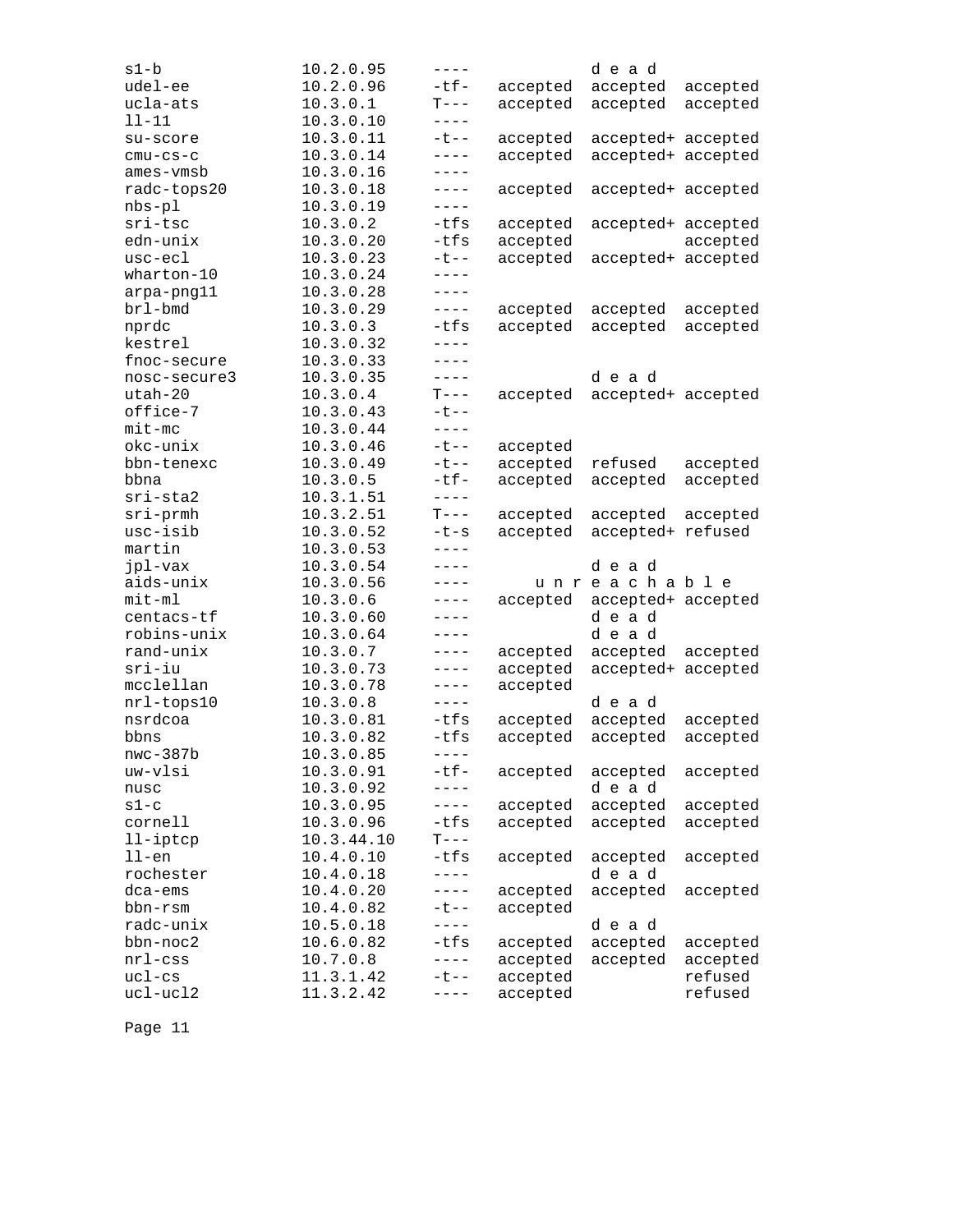| ucl-ucl3         | 11.3.3.42              | ----                                                                                                                                                                                                                                                                                                                                                                                         |          | dead                       |          |
|------------------|------------------------|----------------------------------------------------------------------------------------------------------------------------------------------------------------------------------------------------------------------------------------------------------------------------------------------------------------------------------------------------------------------------------------------|----------|----------------------------|----------|
| ucl-ucl4         | 11.3.4.42              | ----                                                                                                                                                                                                                                                                                                                                                                                         |          | dead                       |          |
| ucl-ucl5         | 11.3.5.42              |                                                                                                                                                                                                                                                                                                                                                                                              |          |                            |          |
| ucl-ucl6         | 11.3.6.42              | ----                                                                                                                                                                                                                                                                                                                                                                                         |          | dead                       |          |
| ucl-ucl7         | 11.3.7.42              | $---$                                                                                                                                                                                                                                                                                                                                                                                        |          | dead                       |          |
| csnet-purdue     | 128.10.0.2             | $-tfs$                                                                                                                                                                                                                                                                                                                                                                                       | accepted | accepted                   | accepted |
| $cmu-cs-ius$     | 128.2.254.128 -tfs     |                                                                                                                                                                                                                                                                                                                                                                                              | accepted | accepted                   | accepted |
| cmu-cs-vlsi      | 128.2.254.129 -tfs     |                                                                                                                                                                                                                                                                                                                                                                                              | accepted | accepted                   | accepted |
| $cmu-cs-ps$      | 128.2.254.130          | $\frac{1}{2} \frac{1}{2} \frac{1}{2} \frac{1}{2} \frac{1}{2} \frac{1}{2} \frac{1}{2} \frac{1}{2} \frac{1}{2} \frac{1}{2} \frac{1}{2} \frac{1}{2} \frac{1}{2} \frac{1}{2} \frac{1}{2} \frac{1}{2} \frac{1}{2} \frac{1}{2} \frac{1}{2} \frac{1}{2} \frac{1}{2} \frac{1}{2} \frac{1}{2} \frac{1}{2} \frac{1}{2} \frac{1}{2} \frac{1}{2} \frac{1}{2} \frac{1}{2} \frac{1}{2} \frac{1}{2} \frac{$ |          | dead                       |          |
| $cmu-cs-zog$     | 128.2.254.131 -tfs     |                                                                                                                                                                                                                                                                                                                                                                                              | accepted | accepted                   | accepted |
| $cmu-cs-g$       | 128.2.254.132 -tfs     |                                                                                                                                                                                                                                                                                                                                                                                              | accepted | accepted                   | accepted |
| cmu-cs-cad       | 128.2.254.133 -tfs     |                                                                                                                                                                                                                                                                                                                                                                                              | accepted | accepted                   | accepted |
| $cmu-cs-k$       | 128.2.254.136          | -tfs                                                                                                                                                                                                                                                                                                                                                                                         |          | dead                       |          |
| cmu-ri-fas       | 128.2.254.138          | $-tfs$                                                                                                                                                                                                                                                                                                                                                                                       | accepted | accepted                   | accepted |
| cmu-cs-spice     | 128.2.254.139 -tfs     |                                                                                                                                                                                                                                                                                                                                                                                              | accepted | accepted                   | accepted |
| cmu-cs-gandalf   | 128.2.254.140          | $-tfs$                                                                                                                                                                                                                                                                                                                                                                                       | accepted | accepted                   | accepted |
| cmu-ri-leg       | 128.2.254.141 -tfs     |                                                                                                                                                                                                                                                                                                                                                                                              |          | dead                       |          |
| cmu-ri-isl       | 128.2.254.143 -tfs     |                                                                                                                                                                                                                                                                                                                                                                                              | accepted | accepted                   | accepted |
| $cmu-cs-j$       | 128.2.254.144 -tfs     |                                                                                                                                                                                                                                                                                                                                                                                              |          | dead                       |          |
| cmu-cs-speech    | 128.2.254.145          | $-tfs$                                                                                                                                                                                                                                                                                                                                                                                       | accepted | accepted                   | accepted |
| cmu-cs-unh       | 128.2.254.150          | $-tfs$                                                                                                                                                                                                                                                                                                                                                                                       | accepted | accepted                   | accepted |
| cmu-ri-isl2      | 128.2.254.152 -tfs     |                                                                                                                                                                                                                                                                                                                                                                                              | accepted | accepted                   | accepted |
| cmu-cs-pt        | 128.2.254.155          | $-tfs$                                                                                                                                                                                                                                                                                                                                                                                       | accepted | accepted                   | accepted |
| cmu              | 128.2.254.255          | $---s$                                                                                                                                                                                                                                                                                                                                                                                       |          | dead                       |          |
| dcn1             | 128.4.0.1              | $-tfs$                                                                                                                                                                                                                                                                                                                                                                                       | accepted | accepted+ accepted         |          |
| dcn2             | 128.4.0.2              | $-tfs$                                                                                                                                                                                                                                                                                                                                                                                       | accepted | accepted                   |          |
| dcn3             | 128.4.0.3              | $-tfs$                                                                                                                                                                                                                                                                                                                                                                                       |          | unreachable                |          |
| dcn4             | 128.4.0.4              | -tfs                                                                                                                                                                                                                                                                                                                                                                                         |          | dead                       |          |
| dcn5             | 128.4.0.5              | $-tfs$                                                                                                                                                                                                                                                                                                                                                                                       | accepted | accepted+ accepted         |          |
| dcn6             | 128.4.0.6              | $-tfs$                                                                                                                                                                                                                                                                                                                                                                                       | accepted | accepted+ accepted         |          |
|                  |                        |                                                                                                                                                                                                                                                                                                                                                                                              |          |                            |          |
|                  |                        |                                                                                                                                                                                                                                                                                                                                                                                              |          |                            |          |
| dcn7             | 128.4.0.7              | $-tfs$                                                                                                                                                                                                                                                                                                                                                                                       |          | dead                       |          |
| dcn8             | 128.4.0.8              | $-tfs$                                                                                                                                                                                                                                                                                                                                                                                       |          | dead                       |          |
| dcn9             | 128.4.0.9              | $-tfs$                                                                                                                                                                                                                                                                                                                                                                                       |          | dead                       |          |
| ford1            | 128.5.0.1              | -tfs                                                                                                                                                                                                                                                                                                                                                                                         | accepted | accepted+ accepted         |          |
| ford2            | 128.5.0.2              | -tfs                                                                                                                                                                                                                                                                                                                                                                                         | accepted | accepted+ accepted         |          |
| ford3            | 128.5.0.3              | $-tfs$                                                                                                                                                                                                                                                                                                                                                                                       | accepted | accepted+ accepted         |          |
| ford4            | 128.5.0.4              | $-tfs$                                                                                                                                                                                                                                                                                                                                                                                       | accepted | accepted+ accepted         |          |
| ford-lab         | 128.5.0.8              | -tfs                                                                                                                                                                                                                                                                                                                                                                                         | accepted | accepted+ accepted         |          |
| ford-vax         | 128.5.0.9              | $-tfs$                                                                                                                                                                                                                                                                                                                                                                                       |          | dead                       |          |
| ford-res         | 128.5.0.10             | $-tfs$                                                                                                                                                                                                                                                                                                                                                                                       |          | dead                       |          |
| ford-ecc         | 128.5.0.11             | $-tfs$                                                                                                                                                                                                                                                                                                                                                                                       | accepted | accepted                   | accepted |
| ford-srl         | 128.5.0.12             | $-tfs$                                                                                                                                                                                                                                                                                                                                                                                       |          | dead                       |          |
| ford-ers         | 128.5.0.13             | -tfs                                                                                                                                                                                                                                                                                                                                                                                         | accepted | accepted+ accepted         |          |
| ford-eed         | 128.5.0.14             | $-tfs$                                                                                                                                                                                                                                                                                                                                                                                       | accepted | accepted+ accepted         |          |
| ford-foe         | 128.5.0.15             | $-tfs$                                                                                                                                                                                                                                                                                                                                                                                       |          | dead                       |          |
| ford-wdl1        | 128.5.32.1             | -tfs                                                                                                                                                                                                                                                                                                                                                                                         | accepted | accepted                   | accepted |
| ford-wdl2        | 128.5.32.2             | $-tfs$                                                                                                                                                                                                                                                                                                                                                                                       |          | dead                       |          |
| ford-wdl3        | 128.5.32.3             | $-tfs$                                                                                                                                                                                                                                                                                                                                                                                       |          | dead                       |          |
| ford-wdl4        | 128.5.32.4             | $-tfs$                                                                                                                                                                                                                                                                                                                                                                                       |          | dead                       |          |
| ford-wdl5        | 128.5.32.5             | $-tfs$                                                                                                                                                                                                                                                                                                                                                                                       |          | dead                       |          |
| ford-wdl6        | 128.5.32.6             | $- t - -$                                                                                                                                                                                                                                                                                                                                                                                    | accepted | accepted                   | accepted |
| dfvlr1           | 128.7.0.1              | -tfs                                                                                                                                                                                                                                                                                                                                                                                         |          | unreachable                |          |
| dfvlr2           | 128.7.0.2              | -tfs                                                                                                                                                                                                                                                                                                                                                                                         |          | unreachable                |          |
| dfvlr3<br>dfvlr7 | 128.7.0.3<br>128.7.0.7 | $-tfs$<br>-tfs                                                                                                                                                                                                                                                                                                                                                                               |          | unreachable<br>unreachable |          |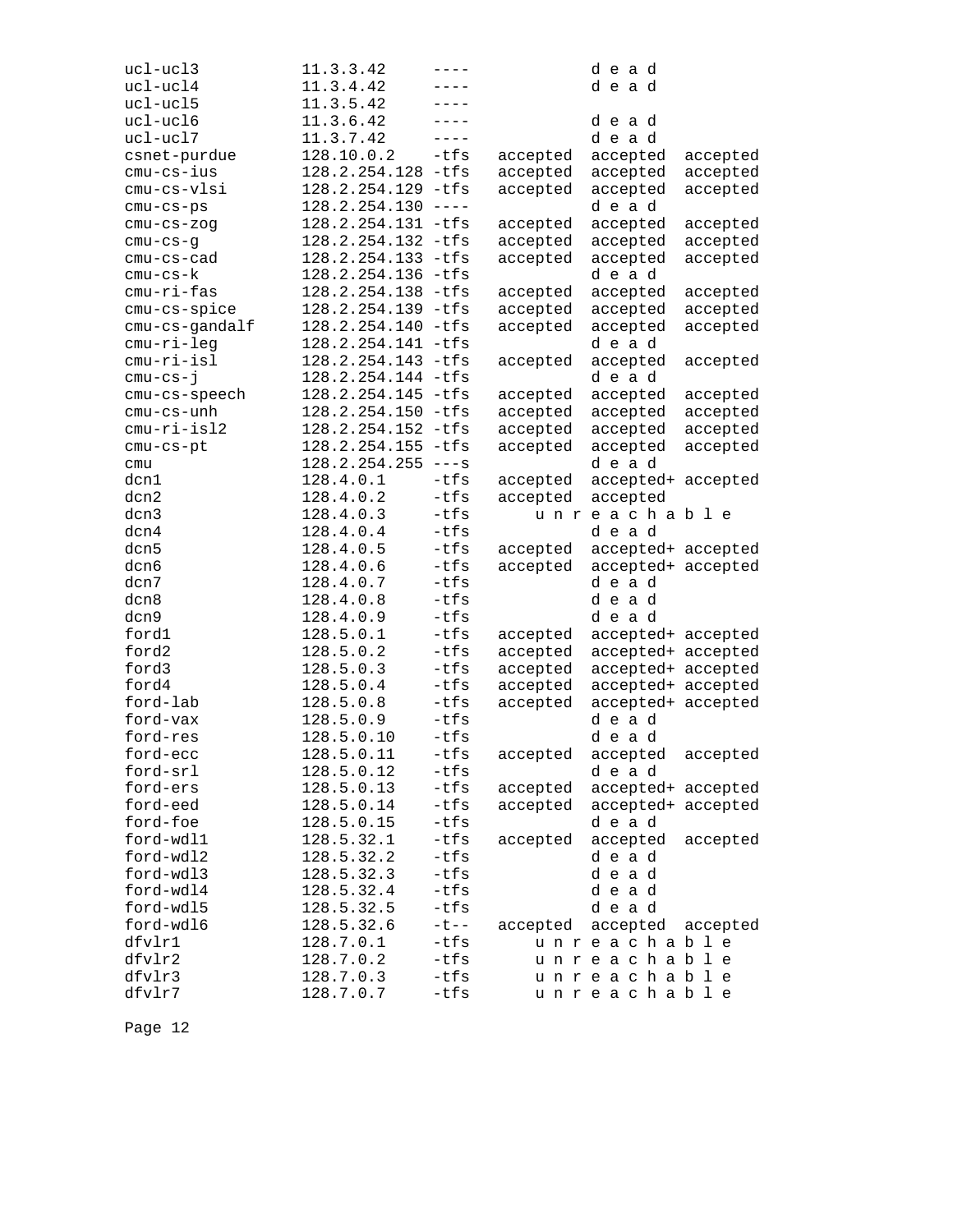| umd1              | 128.8.0.1  | -tfs      | accepted | accepted+ accepted |          |
|-------------------|------------|-----------|----------|--------------------|----------|
| umd2              | 128.8.0.2  | $-t$ --   | refused  | refused            | refused  |
| umd3              | 128.8.0.3  | -tfs      | accepted | accepted+          | accepted |
| umd4              | 128.8.0.4  | -tfs      |          | dead               |          |
| umd5              | 128.8.0.5  | -tfs      |          | dead               |          |
| umd6              | 128.8.0.6  | $-tfs$    |          | dead               |          |
| umd7              | 128.8.0.7  | -tfs      | refused  | refused            | refused  |
| purdue-tn         | 14.0.0.1   | -tfs      | accepted | accepted           | accepted |
| uwisc-tn          | 14.0.0.2   | $-tfs$    | accepted | accepted+          | accepted |
| udel-tn           | 14.0.0.3   | $-tfs$    |          |                    |          |
| mit-csr           | 18.10.0.8  | $---S$    | accepted |                    | accepted |
| mit-ajax          | 18.10.0.64 | $-tf-$    | accepted | accepted           | accepted |
| $mit-cls$         | 18.10.0.76 | -tfs      | accepted | accepted           | accepted |
| csnet-sh          | 192.5.2.3  | $T---$    | accepted | accepted+          | accepted |
| $cit-750$         | 192.5.7.3  | $-tfs$    | u n r    | eachable           |          |
| edn-host1         | 21.1.0.1   | -tfs      |          | dead               |          |
| bbncca            | 3.0.0.2    | -tfs      | accepted | accepted           | accepted |
| bbnccf            | 3.0.0.4    | -tfs      | accepted | accepted           | accepted |
| bbnx              | 3.0.0.8    | -tfs      | accepted | accepted           | accepted |
| csnet-cic         | 3.0.0.14   | -tfs      | accepted | accepted           | accepted |
| bbn-noc           | 3.1.0.14   | -tfs      | accepted | accepted           | accepted |
| bbnccb            | 3.1.0.2    | -tfs      | accepted | accepted           | accepted |
| bbn-unix          | 3.1.0.4    | -tfs      | accepted | accepted           | accepted |
| alta-coma         | 3.1.0.50   | $T---$    |          |                    |          |
| bbn-admin         | 3.1.0.6    | $-tfs$    | accepted | accepted           | accepted |
| bbnt              | 3.1.0.7    | -tfs      | accepted | accepted           | accepted |
| bbnccc            | 3.2.0.2    | -tfs      | accepted | accepted           | accepted |
| bbn-inoc          | 3.2.0.6    | -tfs      | accepted | accepted           | accepted |
| bbnq              | 3.2.0.7    | -tfs      | accepted | accepted           | accepted |
| bbny              | 3.2.0.8    | -tfs      | accepted | accepted           | accepted |
| bbnccd            | 3.3.0.2    | -tfs      | accepted | accepted           | accepted |
| bbncci            | 3.3.0.4    | -tfs      | accepted | accepted           | accepted |
| bbnw              | 3.3.0.6    | $-tfs$    | accepted | accepted           | accepted |
| bbnt              | 3.3.0.7    | -tfs      | accepted | accepted           | accepted |
| bbn-cd            | 3.3.0.9    | $-tfs$    | accepted | accepted           | accepted |
| satnet            | 4.0.0.0    | $- - - -$ |          |                    |          |
| etam-expak        | 4.0.0.1    | $---$     |          |                    |          |
| goonhilly-expak   | 4.0.0.2    | ----      |          |                    |          |
| tanum-expak       | 4.0.0.3    | $- - - -$ |          |                    |          |
| satnet-sink       | 4.0.0.37   | $- - - -$ |          |                    |          |
| etam-monitor      | 4.0.0.41   | $- - - -$ |          |                    |          |
| goonhilly-monitor | 4.0.0.42   | ----      |          |                    |          |
| tanum-monitor     | 4.0.0.43   |           |          |                    |          |
| raisting          | 4.0.0.72   |           |          |                    |          |
| raisting-monitor  | 4.0.0.78   |           |          |                    |          |
| raisting-expak    | 4.0.0.79   |           |          |                    |          |
| fucino            | 4.0.0.88   | ----      |          |                    |          |
| fucino-monitor    | 4.0.0.94   | ----      |          |                    |          |
| fucino-expak      | 4.0.0.95   | $---$     |          |                    |          |
| ucbarpa           | 46.0.0.4   | $-tf-$    | accepted | accepted+ accepted |          |
| ucbcad            | 46.0.0.5   | $-tf-$    |          |                    |          |
| ucbernie          | 46.0.0.6   | $-tf-$    |          |                    |          |
| ucbmonet          | 46.0.0.7   | $-tf-$    | accepted | accepted           | accepted |
| ucbesvax          | 46.0.0.9   | $-tf-$    |          |                    |          |
| ucbvax            | 46.0.0.10  | $-tf-$    | accepted | accepted+ accepted |          |
|                   |            |           |          |                    |          |